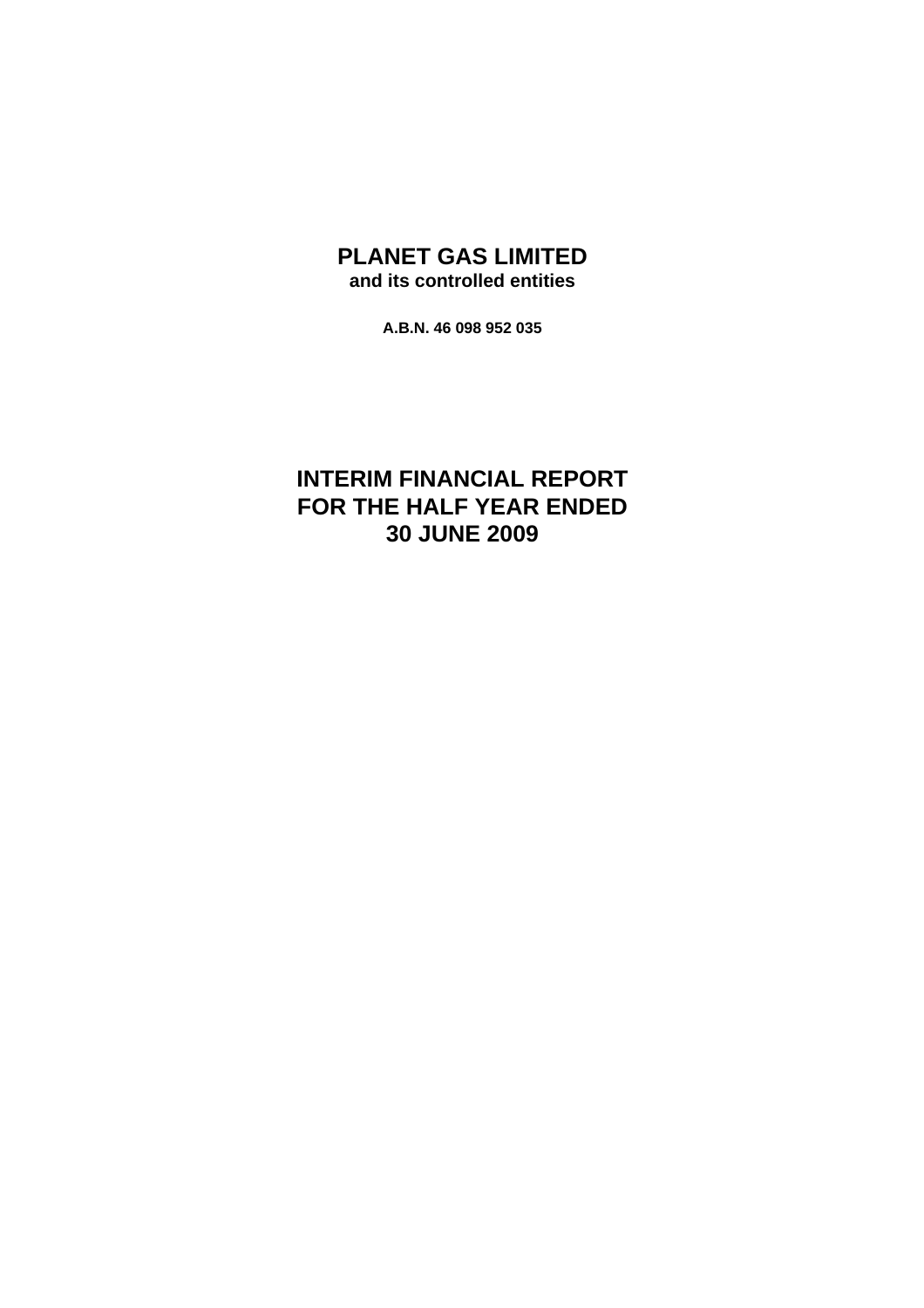### **CONTENTS**

### **Page**

| Directors' Report                                      | 1  |
|--------------------------------------------------------|----|
| Consolidated Interim Statement of Comprehensive Income | 9  |
| Consolidated Interim Statement of Changes in Equity    | 10 |
| Consolidated Interim Statement of Financial Position   | 11 |
| Consolidated Interim Statement of Cash Flows           | 12 |
| Notes to the Financial Statements                      | 13 |
| Directors' Declaration                                 | 20 |
| Independent Auditor's Review Report                    | 21 |
| <b>Corporate Directory</b>                             | 23 |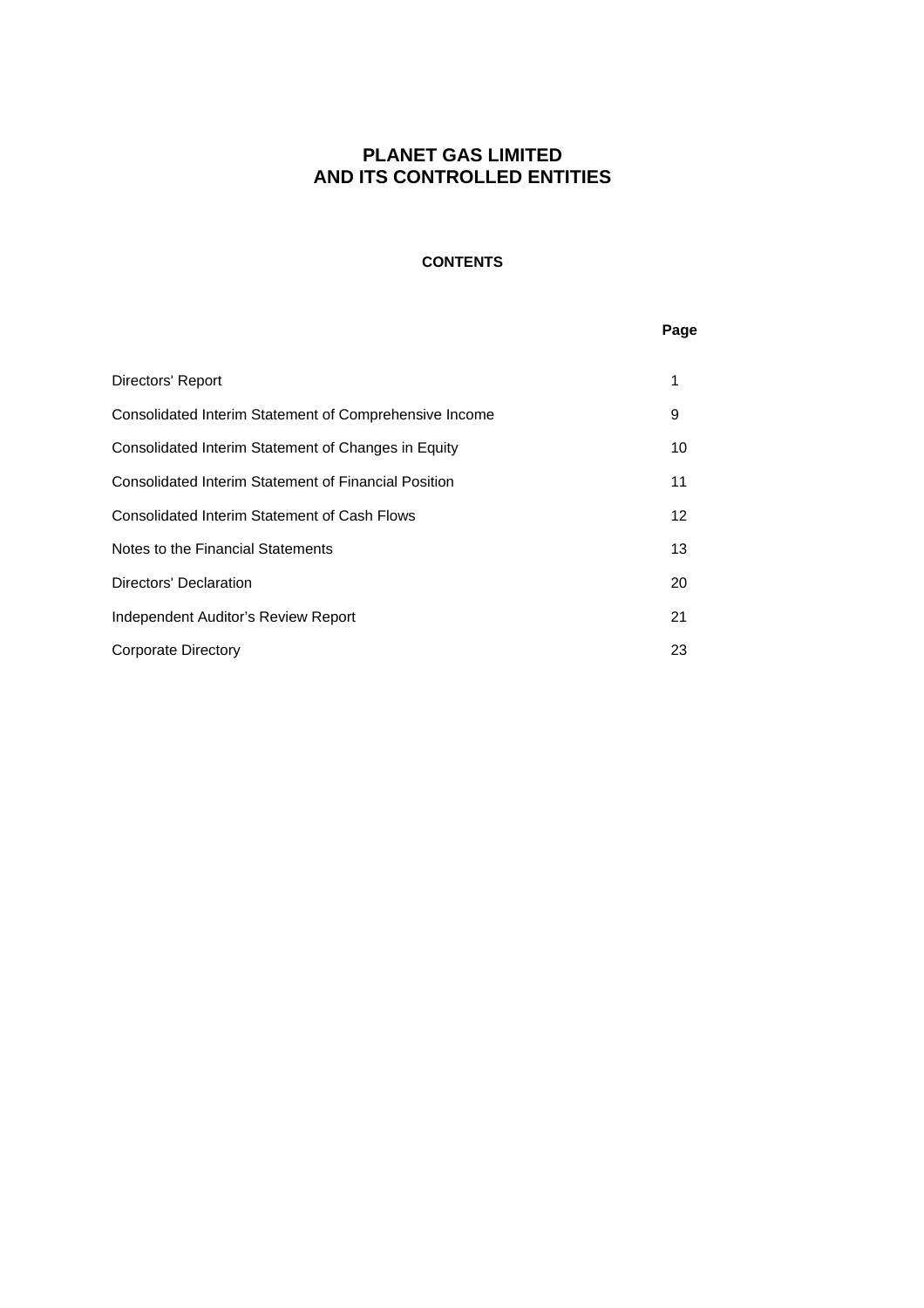### **DIRECTORS' REPORT**

The directors present their report together with the consolidated interim financial report and the auditor's review report thereon for the half year ended 30 June 2009.

### **Directors**

The names and particulars of the directors of the Company at any time during or since the end of the half year are:

### **Norman A. Seckold, Executive Chairman**

Director since 4 December 2001.

Norman Seckold graduated with a Bachelor of Economics degree from the University of Sydney in 1970. He has spent over 28 years in the full time management of natural resource companies, both in Australia and overseas.

Mr Seckold has been the Chairman of a number of publicly listed companies including Moruya Gold Mines (1983) N.L., which acquired the Golden Reward heap leach gold deposit in South Dakota, USA, Pangea Resources Limited, which acquired and developed the Pauper's Dream gold mine in Montana, USA, Timberline Minerals, Inc. which acquired and completed a feasibility study for the development of the MacArthur copper deposit in Nevada, USA, Perseverance Corporation Limited, which discovered and developed the Nagambie gold mine in Victoria, Valdora Minerals N.L., which developed the Rustler's Roost gold mine in the Northern Territory and the Ballarat East Gold Mine in Victoria, Viking Gold Corporation, which discovered a high grade gold deposit in northern Sweden and Mogul Mining N.L., which drilled out the Magistral and Ocampo Gold deposits in Mexico and Bolnisi Gold NL and Palmarejo Silver and Gold Corporation, which discovered and developed the Palmarejo and Guadalupe gold and silver projects in Mexico.

Mr Seckold is currently Chairman of Australian public listed mining companies Kings Minerals NL and Cockatoo Coal Limited and also Canadian public listed company San Anton Resources Inc.

### **Sharif A. Oussa, Managing Director and CEO**

Director since 5 May 2009.

Mr Oussa is a geologist and former resources and finance analyst with more than 16 years experience in the mining and resources sector.

Formerly Head of Mining and Resources at D&D Tolhurst Limited, he focused significantly on financing and advising coal bed methane (CBM) companies. Mr Oussa later established himself as a leading CBM company founder and executive, playing key roles in the establishment of some of Australia's best known CBM companies, including Sydney Gas Company, Eastern Star Gas Limited and Queensland Gas Company.

He is also an original founder and former CEO and Managing Director of Blue Energy Limited, an original founder of Planet Gas Limited, Great Artesian Oil and Gas Limited, a conventional oil and gas company and a founder and former director of Hot Rock Limited, a company with geothermal development assets in Australia.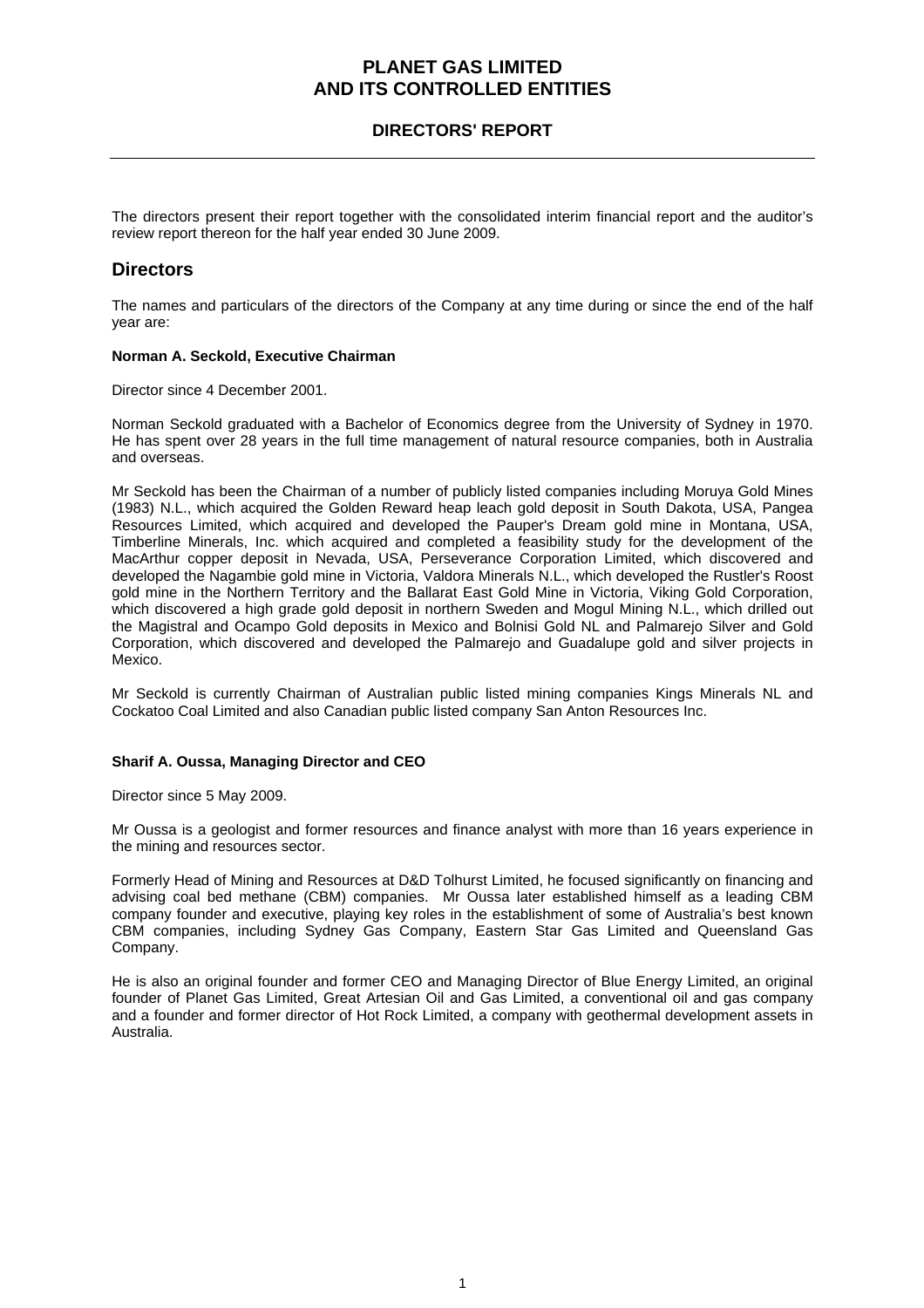### **DIRECTORS' REPORT**

#### **Peter J. Nightingale, Executive Director, Company Secretary and CFO**

Director since 4 December 2001.

Peter Nightingale graduated with a Bachelor of Economics degree from the University of Sydney and is a member of the Institute of Chartered Accountants in Australia. He has worked as a chartered accountant in both Australia and the USA.

As a director or company secretary Mr Nightingale has, for the past 22 years, been responsible for the financial control, administration, secretarial and in-house legal functions of a number of private and public listed companies in Australia, the USA and Europe including Bolnisi Gold NL, Palmarejo Silver and Gold Corporation, Pangea Resources Limited, Timberline Minerals Inc., Perseverance Corporation Limited, Valdora Minerals N.L. and ETT Limited. Mr Nightingale is currently a director or company secretary of Biotron Limited and Cockatoo Coal Limited.

#### **Robert M. Bell, Independent and Non-Executive Director**

Director since 30 October 2007.

Bob Bell graduated from Birmingham University in 1960 and moved to Australia in 1964, working as a geologist on the Roma gas fields. After a time with the Queensland Government Mines Department in the late 1970s he established his own consultancy business, specialising in oil and gas exploration in Australia and overseas. He was one of the first geologists in Australia to recognise the enormous potential of CBM in Queensland.

He has a continuing interest in the Peat CBM field and was a founder of, and a major investor in, Queensland Gas Company.

#### **Anthony J. McClure, Independent and Non-Executive Director**

Director since 27 August 2003.

Anthony McClure graduated with a Bachelor of Science (Geology) degree from Macquarie University in 1986. Mr McClure has over 20 years of technical, management and financial experience in the resource sector within Australia, and internationally in project management and executive development roles. He has worked in the financial services sector and stockbroking, primarily as a resource analyst.

Mr McClure is currently a director of European Gas Limited.

#### **Anthony J. McDonald, Independent and Non-Executive Director**

Director since 19 November 2003.

Anthony McDonald graduated with a Bachelor of Laws degree from the Queensland University of Technology in 1981. He was admitted as a solicitor in 1982 and has been in private legal practice in Brisbane since that time.

Mr McDonald has been a director, secretary and/or legal advisor to a number of listed and unlisted public companies in the resources sector.

Mr McDonald is currently a director of Deep Yellow Limited and Industrea Limited.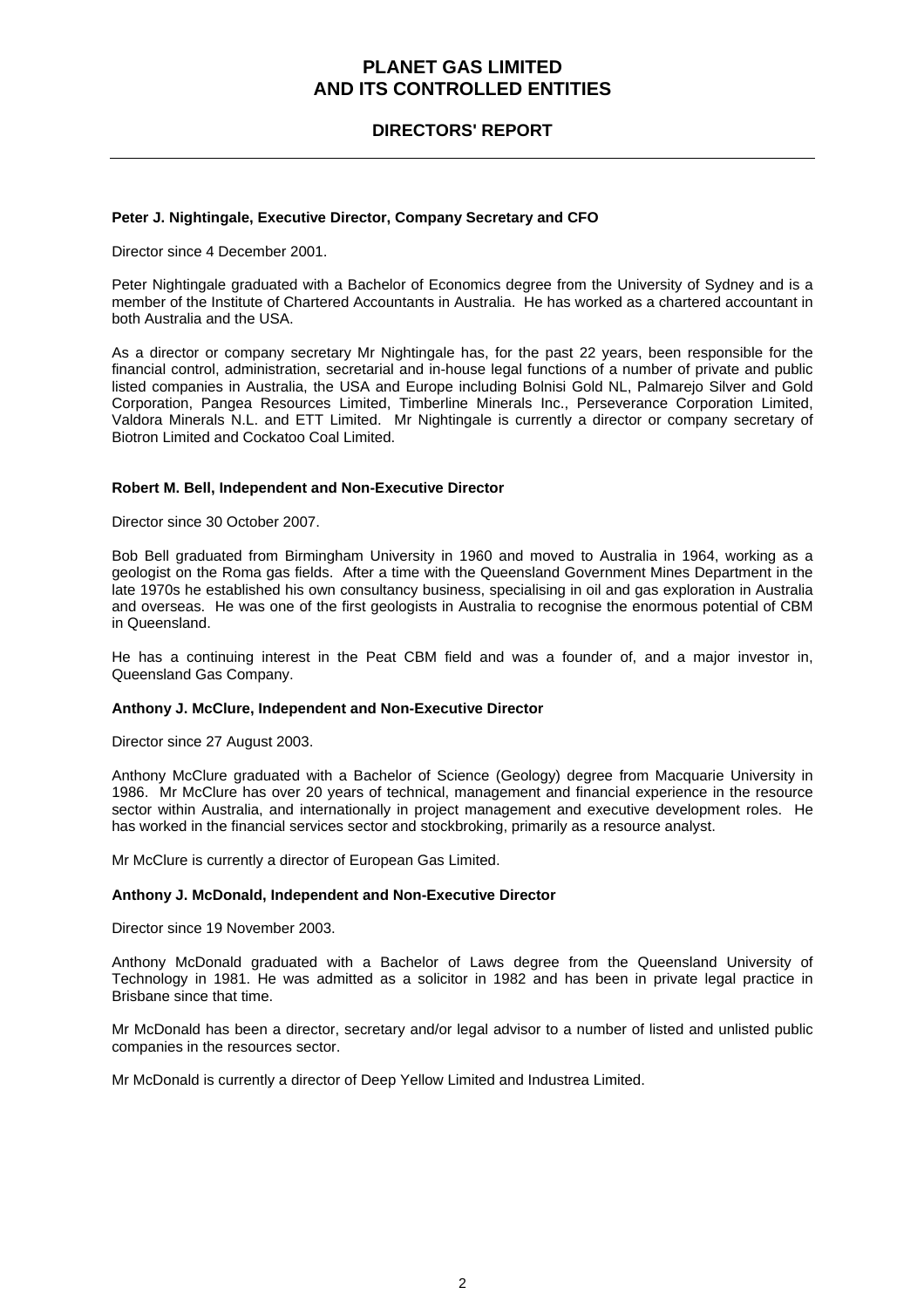### **DIRECTORS' REPORT**

### **Operating and Financial Review**

The activities of Planet Gas Limited (the 'Company' or 'Planet Gas') during the half year ended 30 June 2009 include the following highlights:

- Appointment of Sharif Oussa as new Managing Director.
- Recapitalisation of the Company commenced.
- Agreement to acquire 100% of Gradient Energy Limited for cash and scrip purchase.
- New domestic energy strategy.
- Assessment of USA Powder River Basin assets continuing.
- Callabonna Uranium Limited to merge with MKY Resources Limited.

### **Appointment of New Managing Director and CEO**

During the half year, Mr Sharif Oussa was appointed as Managing Director and Chief Executive Officer of the Company.

In addition to his normal executive duties, Mr Oussa will take a "hands-on approach" to:

- facilitate re-financing of the Company and its subsidiaries;
- re-establish investor understanding of the Company and its prospects; and
- drive the search for new energy sector opportunities designed to advance shareholder value in the near future.

Mr Oussa, a geologist and former resources and finance analyst with more than 16 years experience in the mining and resources sector, is one of the founders of the Company. He has played key roles in the establishment of some of Australia's best known CBM companies, including Sydney Gas Company, Eastern Star Gas Limited and Queensland Gas Company.

### **Recapitalisation of the Company**

During the half year, the Company successfully placed 30,357,720 shares at \$0.05 to resources investment participants.

The equity placement successfully raised \$1,517,886 working capital for the Company.

In addition to the placement, the Company has announced a non-renounceable rights issue, where the directors reserve the right to issue any shortfall at their discretion, of fully paid ordinary shares on a pro-rata basis of 1 new share for every 4 existing shares held on the record date at an issue price of \$0.05 per new share ('Rights Issue'). A prospectus, which will, amongst other statutory disclosures, detail the timetable for the completion of the Rights Issue is in the process of being prepared and will be released as soon as it is available.

Subsequent to the end of the half year, the Company has completed a placement of 44,718,390 new fully paid ordinary shares at an issue price of \$0.05 per new share to retire outstanding liabilities totalling approximately \$2.2 million.

### **Acquisition of 100% of Gradient Energy Limited**

During the half year, the directors announced that the Company had entered into a formal agreement to acquire 100% of Gradient Energy Limited ('Gradient'), a Queensland based, public, unlisted geothermal exploration company.

The acquisition is part of an ongoing business strategy to acquire a quality portfolio of Australian domestic energy assets while undertaking a review of the Company's USA assets, in light of significant USA industry developments.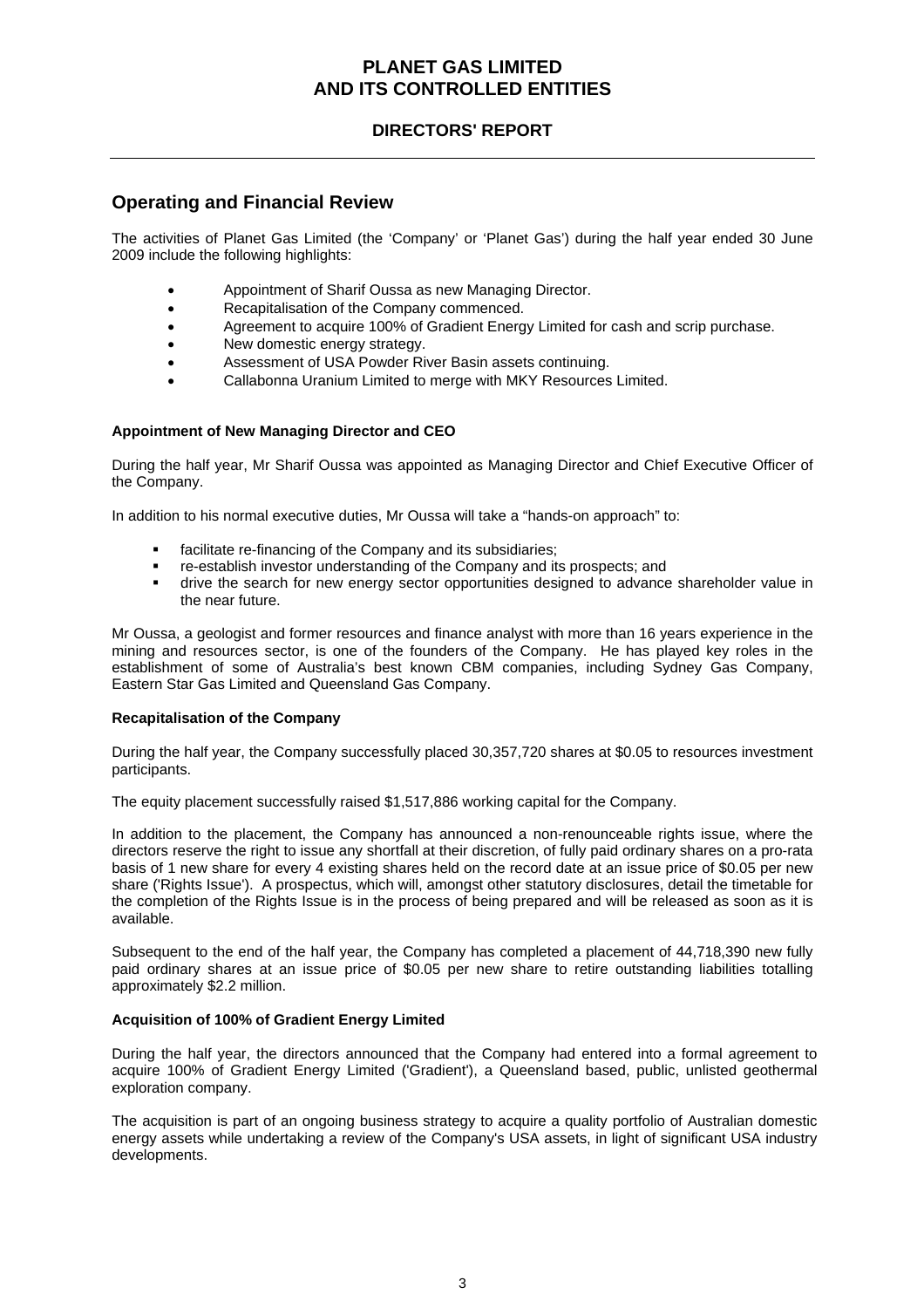### **DIRECTORS' REPORT**

### *The Acquisition Agreement*

The agreement to acquire 100% of Gradient, by means of a scrip and cash offer, is summarised as follows:

- 39.0 million shares issued to Gradient shareholders which will be subject to a 12 month voluntary escrow (or such longer period as required by the ASX); and
- \$1.35 million cash payment, being a \$50,000 deposit to Gradient and \$1.3 million payable to the vendors 6 months after the completion of certain conditions precedent.

Conditions precedent for completion of the acquisition were satisfied on 20 August 2009 and completion of the acquisition is now only subject to administrative processes.

#### *Gradient Energy Limited*

Gradient is a public, unlisted Australian geothermal exploration and development company, with projects covering 18,300 km² as follows:

### *NSW – Clarence Moreton and Gloucester*

In NSW, Gradient has identified two separate geological basins it believes are prospective for geothermal energy resources. Both projects are near the east coast and close to significant population centres.

As the most populated state in Australia, NSW relies heavily on coal for electricity generation, particularly from the Hunter Region. The development of renewable and sustainable energy resources is imperative with the changing scene for carbon, and climate change, and the Company will be focussing its largest financial efforts on Gradient's NSW tenement holdings.

Clarence Moreton - EL 7146: Granted in May 2008, this is the largest geothermal licence granted in NSW to date, covering 1,942 km² of the Clarence Moreton Basin. The main east coast electricity transmission network passes through the tenement, which lies approximately 130 kilometres south of Brisbane, and is close to the Gold Coast and the regional cities of Lismore, Grafton and Coffs Harbour.

The Company will explore for shallow Hot Geothermal Aquifer and Hot Fractured Rock type geothermal resources in EL 7146.

Gloucester - EL 7350: Covering the entire Gloucester Basin, adjacent to the Hunter Valley, the exploration license is 66 kilometres from Newcastle, and close to electricity infrastructure.

The Company will be seeking both Hot Aquifer and Hot Fractured Rock resources, and the main focus will be co-generation of electricity through binary power systems, employing gas and geothermal energy to turn turbines.

#### *South Australia – Cooper/Eromanga Basin and the Torrens Hinge zone*

Gradient's licences in South Australia cover almost 6,101 km² of highly prospective ground in Australia's most advanced geothermal exploration province - the Cooper/Eromanga Basin. The Eromanga project is located north of Geodynamics flagship Habanero project, and near to Pacific Hydro's HGA project.

Gradients licences in the Cooper/Eromanga Basin are considered highly prospective for both Hot Geothermal Aquifer and Hot Fractured Rock resources. The licences cover two large gravity features, interpreted to be hot buried granites, capped by a thick sequence of sediments thought to host regionally extensive hot aquifer horizons.

The Leigh Creek application covers 6,600 km² centred over the Leigh Creek Coal mine and at the head of the electricity grid that feeds into Adelaide. The project is located within a key geothermal heat flow province, with Torrens Energy's Parachilna project on the southern border and in a similar geological setting as Petratherm's Paralana project located 75 kilometres to the east.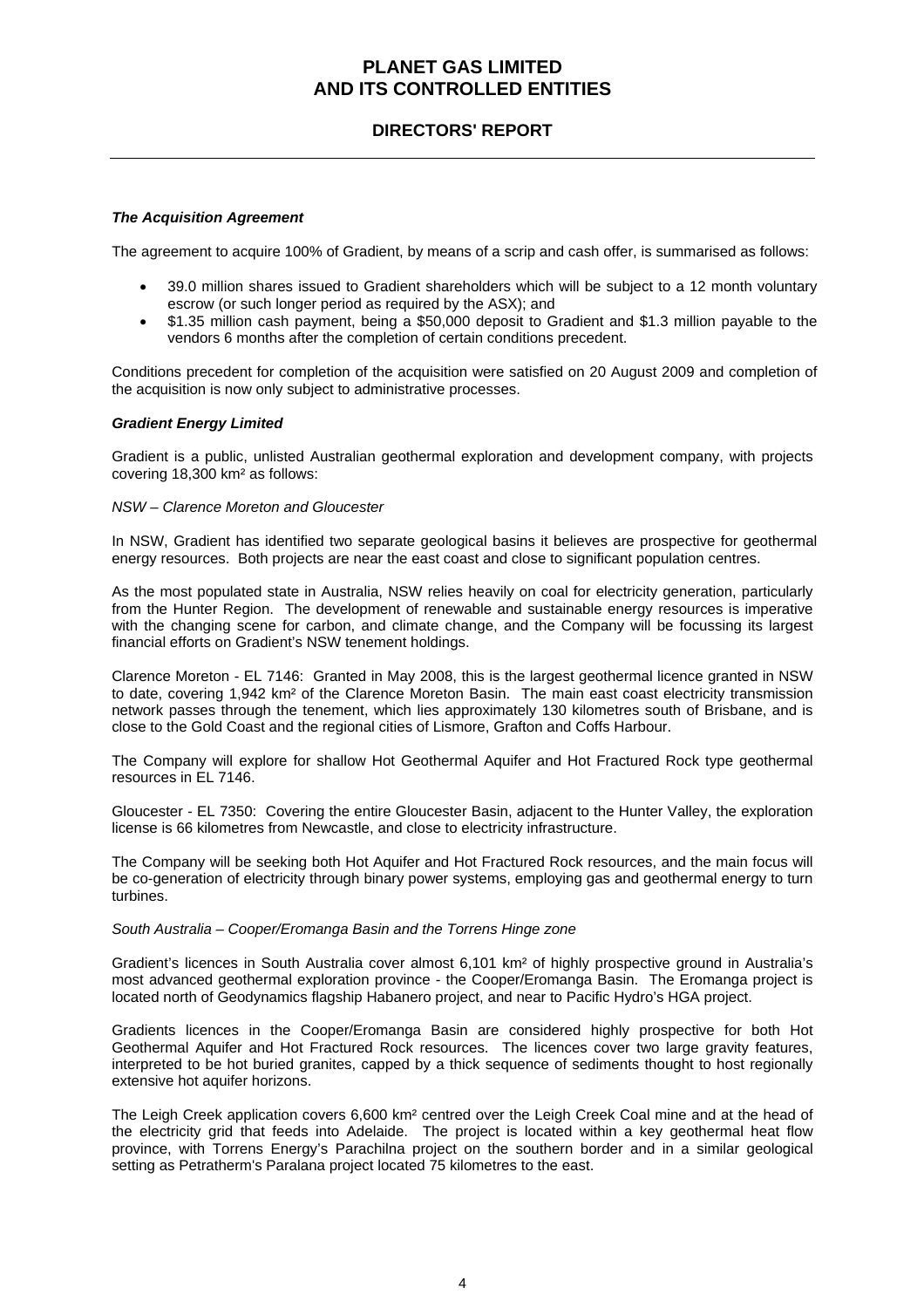### **DIRECTORS' REPORT**

#### *Queensland – Innot Hot Springs*

The Innot Hot Springs project is located 10 kilometres from the east coast electricity transmission network, midway between Townsville and Cairns.

The Hot Springs temperatures at surface are up to 74°C, with indicated aquifer temperatures of 144°C to 165°C by fluid chemistry. These temperatures are amongst the hottest indicated aquifer temperatures in Australia, outside of the Cooper Basin, and are within the window for viable electricity generation using conventional binary geothermal power plant technology. The exploration and appraisal target at Innot Hot Springs is a pre-existing and structurally developed Hot Fractured Aquifer system.

Initial exploration by the Company will focus on shallower Hot Sedimentary Aquifer ('HAS') and Hot Fractured Aquifer ('HFA') targets with immediate access to existing electricity infrastructure and good proximity to the large electricity markets of Sydney, Newcastle, Brisbane and Townsville.

These targets are of the style that already supports electricity generation at Landau & Unterhatching in Germany, and have the potential to support commercial scale power generation in Australia. They can also be explored for more rapidly and cost-effectively, and developed using conventional and existing technologies.

The portfolio also has several Hot Fractured Rock ('HFR') targets of the style being explored by Geodynamics in the Cooper Basin of South Australia.

In addition to this acquisition, the directors plan to continue to actively pursue additional energy project opportunities in the coal bed methane, coal mine methane and geothermal sectors. During the half year, a number of acquisition opportunities in the energy sector were assessed.

### **UNITED STATES OPERATIONS, POWDER RIVER BASIN, WYOMING, USA**

The Company is engaged in the acquisition, exploration, development, production and operation of oil, gas and properties. The Company has interests in the following tenements in the Powder River Basin, Wyoming in the USA.

| <b>Block/Project</b> | Area<br><b>Net Hectares</b> |
|----------------------|-----------------------------|
|                      |                             |
| East Esponda         | 469                         |
| West Esponda         | 11,586                      |
| Oriva Throne         | 146                         |
| Oriva Federal        | 359                         |

The Powder River Basin encompasses approximately 67,000 square kilometres in the northern Rocky Mountains of the USA straddling the northeast of Wyoming and the southeast of Montana. The Powder River Basin is estimated to contain more than one trillion short tons (0.9 trillion tonnes) of coal with potential CBM resources of over 25 trillion cubic feet. CBM production in the Powder River Basin has increased at a rapid rate since 1995 with production today of around 1,100 million cubic feet per day from over 16,000 producing wells.

During the half year, Managing Director, Mr Sharif Oussa, Non-Executive Director Mr Bob Bell, and General Manager Dr Richard Haren, undertook a fact finding mission to assess the USA assets held by the Company in the Powder River Basin.

The Company is currently continuing assessment of the technical merits of its Powder River Basin portfolio, including modelling the dewatering and projected economics of its pilot at West Esponda. In addition, the economics of production at East Esponda and Oriva are being assessed taking into account low gas prices in the USA and the ongoing cost of the USA operations. The operating and financial results to date have been disappointing.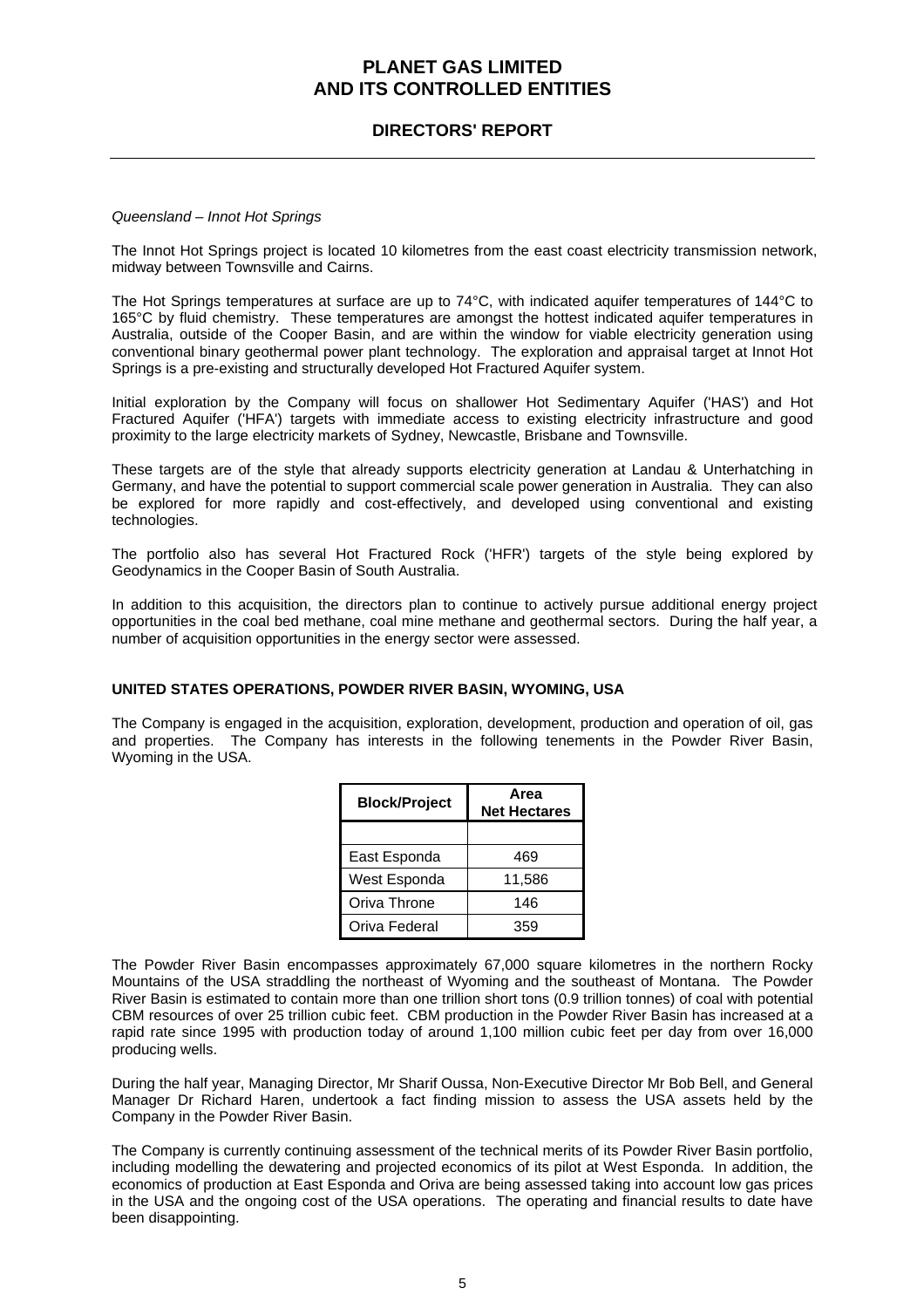### **DIRECTORS' REPORT**

The directors expect to be able to make some strategic decisions regarding the Company's USA operations in the near future.

Due to inherent uncertainty over the ultimate recovery of the Company's USA assets, all assets in respect of the Esponda and Oriva projects have been impaired until such time as there is conclusive evidence the impairment has reversed.

### **Oriva Throne**

CBM production for the half year at Oriva Throne was as follows:

| <b>Coal Seam</b> | <b>CBM Production</b><br>(Mcf) | <b>Net Revenue Interest</b><br>(Mcf) |
|------------------|--------------------------------|--------------------------------------|
|                  |                                |                                      |
| Anderson         | 25,197                         | 15,307                               |
| Felix            | 1,643                          | 998                                  |
| Wall             | 782                            | 475                                  |
|                  |                                |                                      |
| Total            | 27,622                         | 16.780                               |

During the half year, CBM production was sold for an average of US\$2.69 per Mcf for total net revenues of US\$45,091. In June 2009 the operator of the project shut in the wells due to the low gas prices being received. The situation is being monitored with the current expectation being that the wells may be restarted in September.

### **OTHER**

### **Callabonna Uranium Limited**

Subsequent to the end of the half year, the shareholders of Callabonna Uranium Limited ('Callabonna'), including Planet Gas (which currently holds 36.2% of Callabonna) have entered into an agreement with ASX listed uranium exploration company MKY Resources Limited (ASX code: MKY) to sell 100% of the issued capital of Callabonna to MKY.

The transaction, which is subject to a number of conditions precedent, including MKY shareholder approval, will create a new focused uranium exploration company with a very attractive portfolio of uranium properties in South Australia, the Northern Territory and Queensland.

Additionally the deal also brings a cornerstone investor, SK Energy International Pte Ltd (a subsidiary of SK Holdings one of Korea's largest companies) ('SK Energy'), who have committed to provide an additional \$2.0 million capital to MKY.

The acquisition brings together a strong Board and a management team with extensive operational and technical management experience and a track record of exploration success, project financing and shareholder value creation.

The expanded company will likely be renamed and the revised board will have current Callabonna Chairman and Planet Gas director Peter Nightingale as its Chairman.

Under the terms of the agreement, MKY will issue 477 million MKY shares in exchange for the 39.5 million current issued shares in Callabonna. Planet Gas will receive 172.8 million MKY shares, representing approximately 15% of MKY's issued capital after completion of the transaction and SK Energy investment in MKY.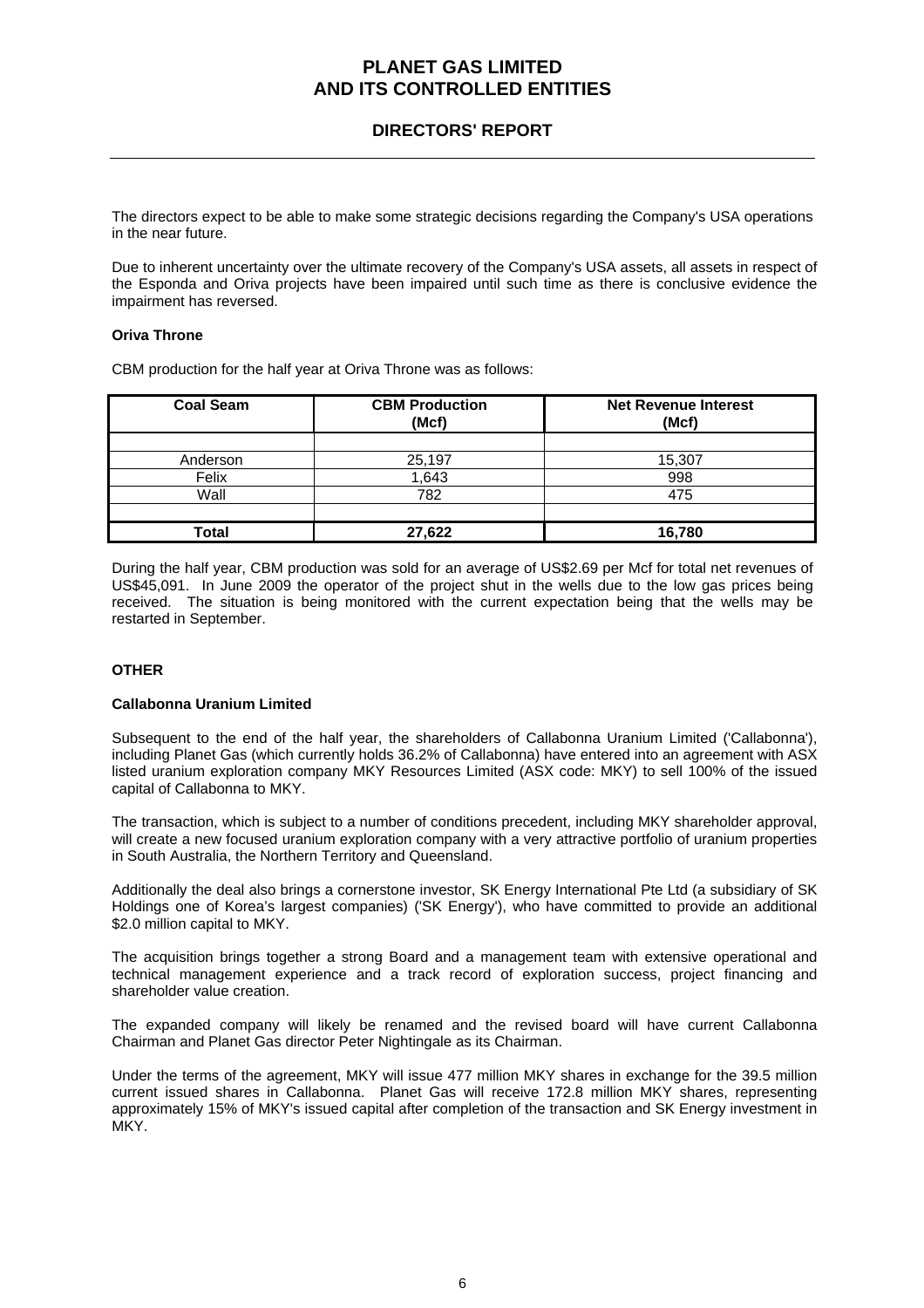### **DIRECTORS' REPORT**

#### **Subsequent events**

At the Company's General Meeting on 20 August 2009 shareholders resolved to approve the following ordinary resolutions:

- ratification of the issue of 30,357,720 fully paid ordinary shares in the Company on 4 June 2009 at \$0.05 per share.
- the issue of 39,000,000 fully paid ordinary shares in the Company and payment of \$1,350,000 for the acquisition of Gradient Energy.
- the issue of 44,718,390 fully paid ordinary shares in the Company at \$0.05 per share to retire outstanding liabilities of \$2,235,920.
- the adoption of the Planet Gas Executive Option Plan as described below.
- the grant of 60,000,000 options to directors, each to convert to one fully paid ordinary share on exercise at any time to 20 August 2014 by the payment of 13.2 cents.

The Planet Gas Executive Option Plan ('Plan') has been established to exclude issues of securities to eligible employees under the Plan from the limit in ASX Listing Rule 7.1 on issuing securities. The options which may be granted under the Plan will form part of eligible directors' and employees' remuneration packages and are intended to provide an incentive to those eligible directors and employees and to recognise their contribution to the Company's success. The directors consider that the incentive represented by these options is a cost effective and efficient incentive offered by the Company when compared with alternative forms of incentive such as cash bonuses or increased remuneration.

#### **Responsibility Statement**

The information in this report that relates to exploration results is based on information compiled by Dr. Richard Haren who is a Member of The Australasian Institute of Mining and Metallurgy and who has sufficient experience which is relevant to the style of mineralisation and type of deposit under consideration and to the activity undertaken to qualify as a Competent Person as defined in the 2004 Edition of the Australasian Code for Reporting of Exploration Results, Mineral Resources and Ore Reserves. Dr. Richard Haren is self employed and has consented to the inclusion in this report of the matters based on his information in the form and context in which it appears.

#### **Lead Auditor's Independence Declaration**

The lead auditor's independence declaration is set out on page 8 and forms part of the Directors' Report for the half year ended 30 June 2009.

Signed at Sydney this 26th day of August 2009 in accordance with a resolution of the Board of Directors:

**Director Director** 

**Norman A. Seckold Peter J. Nightingale**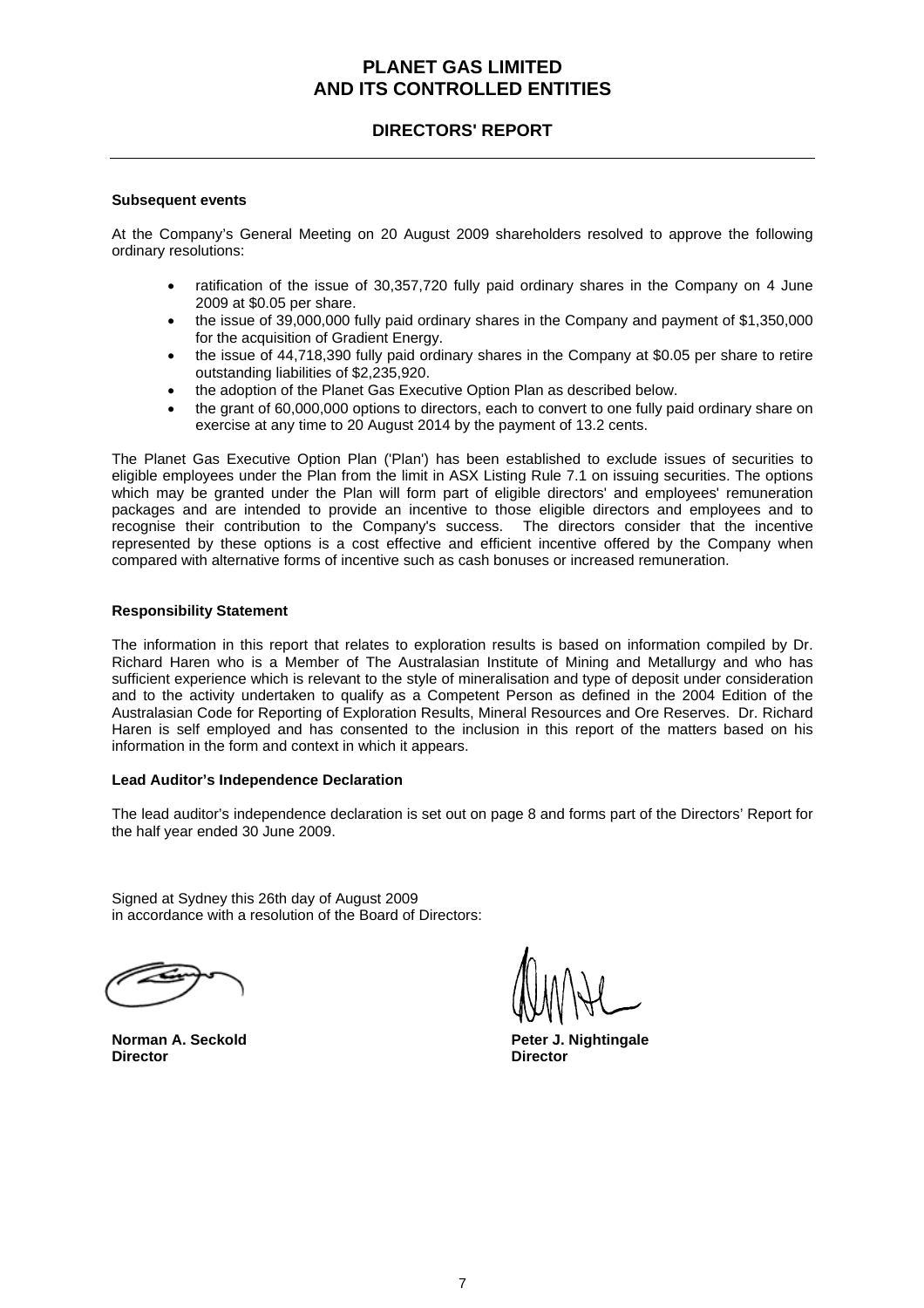

#### **LEAD AUDITOR'S INDEPENDENCE DECLARATION UNDER SECTION 307C OF THE CORPORATIONS ACT 2001**

To the Directors of Planet Gas Limited:

I declare that, to the best of my knowledge and belief, in relation to the review for the six month period ended 30 June 2009, there have been:

- (i) no contraventions of the auditor independence requirements as set out in the Corporations Act 2001 in relation to the review; and
- (ii) no contraventions of any applicable code of professional conduct in relation to the review.

**KPMG** 

**S.J. Board Partner** 

26 August 2009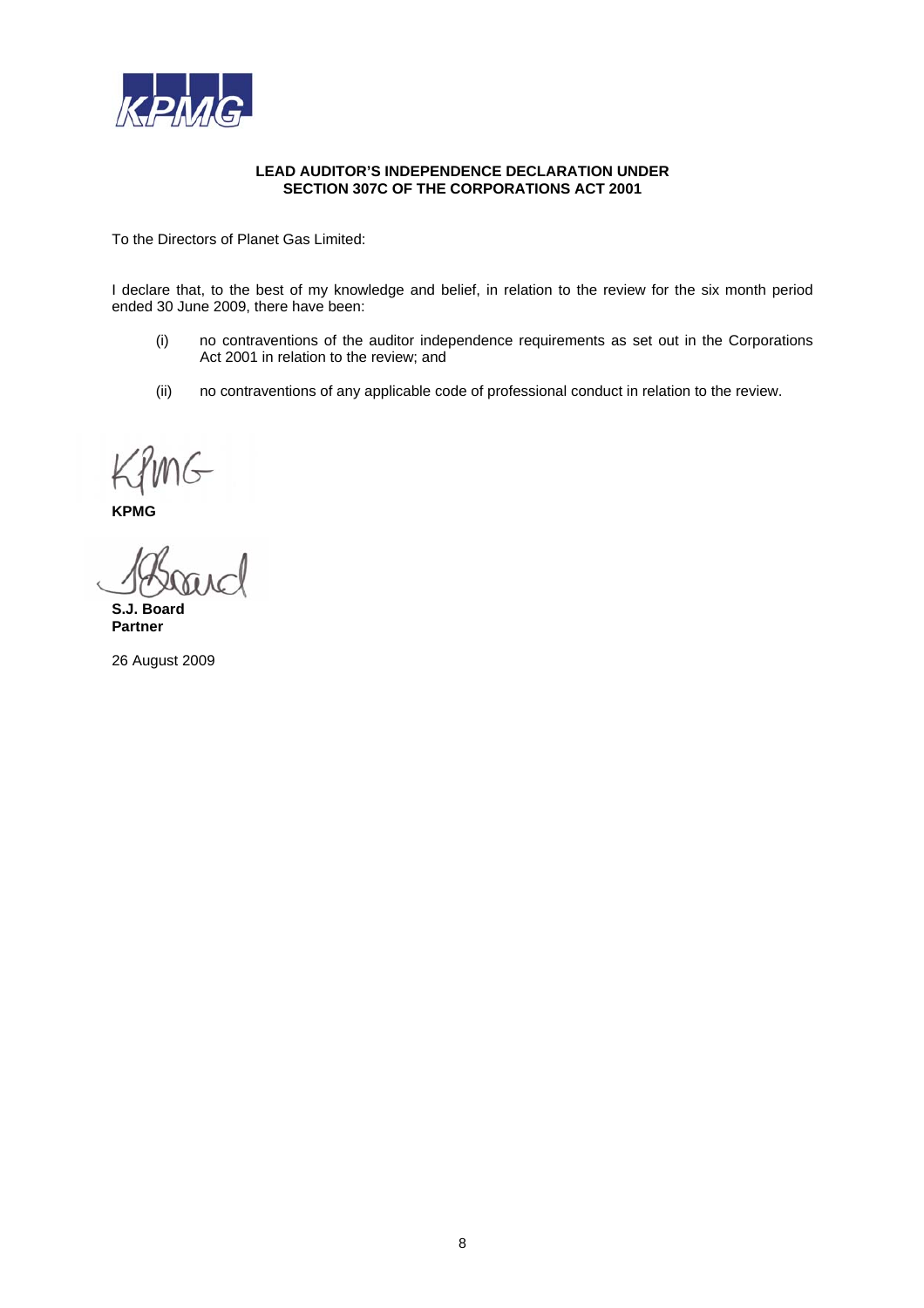### **CONSOLIDATED INTERIM STATEMENT OF COMPREHENSIVE INCOME FOR THE HALF YEAR ENDED 30 JUNE 2009**

|                                                                                                                                                                                                                                                                                                                                                                                                                                                                                                                                                                                                                                                           |              | <b>Consolidated</b>                                                                                                                                                                                         |                                                                                                                                                                                                                          |  |
|-----------------------------------------------------------------------------------------------------------------------------------------------------------------------------------------------------------------------------------------------------------------------------------------------------------------------------------------------------------------------------------------------------------------------------------------------------------------------------------------------------------------------------------------------------------------------------------------------------------------------------------------------------------|--------------|-------------------------------------------------------------------------------------------------------------------------------------------------------------------------------------------------------------|--------------------------------------------------------------------------------------------------------------------------------------------------------------------------------------------------------------------------|--|
|                                                                                                                                                                                                                                                                                                                                                                                                                                                                                                                                                                                                                                                           | <b>Notes</b> | <b>Six Months</b><br><b>Ended</b><br>30 June 2009<br>\$                                                                                                                                                     | <b>Six Months</b><br><b>Ended</b><br>30 June 2008<br>\$                                                                                                                                                                  |  |
| Revenue from sale of coal bed methane<br>Revenue from the sale of oil and gas<br>Production and transport costs<br>Administration and consultants' expenses<br>Depreciation expense<br>Amortisation expense<br>Travel expense<br>Impairment loss<br>Write-off of exploration and evaluation expenditure<br>Write-off of development and production expenditure<br>Share of profit/(loss) of associate<br>Other expenses<br><b>Results from operating activities</b><br>Financial income<br><b>Financial expenses</b><br>Net financing income/(expenses)<br>Loss for the period<br>Other comprehensive income:<br>Foreign exchange translation differences | 7<br>6<br>6  | 86,188<br>2,502<br>(202, 768)<br>(358, 772)<br>(1,450)<br>(87, 605)<br>(23, 583)<br>(250,000)<br>(4, 116, 752)<br>(118, 894)<br>(364)<br>(5,071,498)<br>4,546<br>(40)<br>4,506<br>(5,066,992)<br>(131, 176) | 251,854<br>4,929<br>(239, 464)<br>(272, 759)<br>(1,935)<br>(92, 771)<br>(38, 945)<br>(625,000)<br>(2, 219, 453)<br>47,700<br>(39, 899)<br>(3,225,743)<br>1,225<br>(55, 586)<br>(54, 361)<br>(3, 280, 104)<br>(1,469,531) |  |
| Total comprehensive loss for the period                                                                                                                                                                                                                                                                                                                                                                                                                                                                                                                                                                                                                   |              | (5, 198, 168)                                                                                                                                                                                               | (4,749,635)                                                                                                                                                                                                              |  |
| Basic loss per share                                                                                                                                                                                                                                                                                                                                                                                                                                                                                                                                                                                                                                      | 5            | $(2.49)$ cents                                                                                                                                                                                              | $(1.62)$ cents                                                                                                                                                                                                           |  |
| Diluted loss per share                                                                                                                                                                                                                                                                                                                                                                                                                                                                                                                                                                                                                                    | 5            | $(2.49)$ cents                                                                                                                                                                                              | $(1.62)$ cents                                                                                                                                                                                                           |  |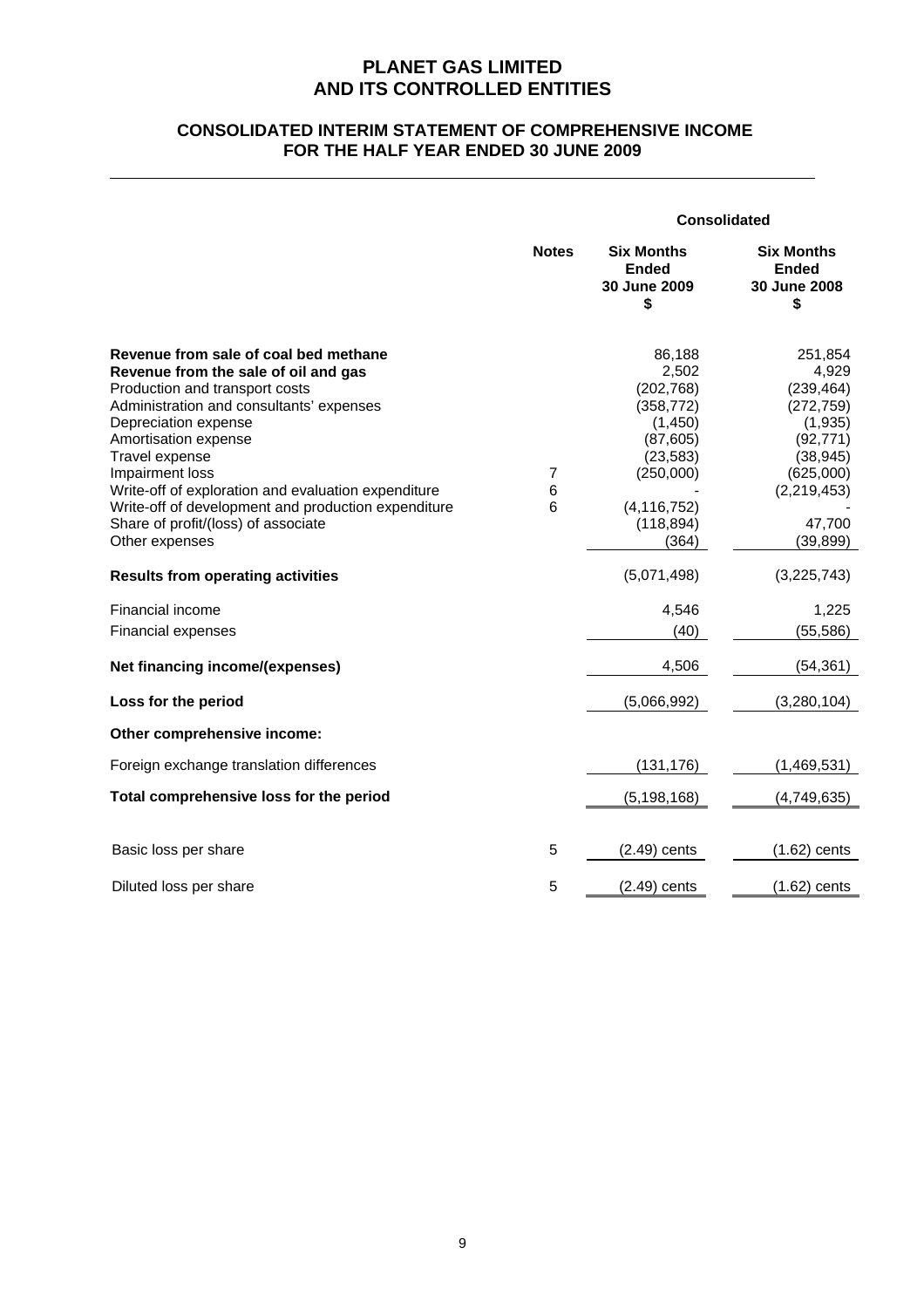### **CONSOLIDATED INTERIM STATEMENT OF CHANGES IN EQUITY FOR THE HALF YEAR ENDED 30 JUNE 2009**

| Attributable to equity holders of the<br>Company                          | <b>Share</b><br>capital<br>\$ | Option<br>premium<br>reserve<br>\$ | <b>Retained</b><br><b>losses</b><br>\$ | Foreign<br>currency<br>translation<br>reserve<br>\$ | <b>Total equity</b><br>\$ |
|---------------------------------------------------------------------------|-------------------------------|------------------------------------|----------------------------------------|-----------------------------------------------------|---------------------------|
| Balance at 1 January 2008<br>Total comprehensive income for the<br>period | 28,539,389                    | 46,058                             | (5,051,394)                            | (3,410,813)                                         | 20,123,240                |
| Profit or loss                                                            |                               |                                    | (3,280,104)                            |                                                     | (3,280,104)               |
| Other comprehensive income                                                |                               |                                    |                                        |                                                     |                           |
| Foreign exchange translation differences                                  |                               |                                    |                                        | (1,469,531)                                         | (1,469,531)               |
| Balance at 30 June 2008                                                   | 28,539,389                    | 46,058                             | (8, 331, 498)                          | (4,880,344)                                         | 15,373,605                |
| Balance at 1 January 2009                                                 | 28,539,389                    | $\blacksquare$                     | (22,073,111)                           | (2, 188, 902)                                       | 4,277,376                 |
| Total comprehensive income for the                                        |                               |                                    |                                        |                                                     |                           |
| period                                                                    |                               |                                    |                                        |                                                     |                           |
| Profit or loss                                                            |                               |                                    | (5,066,992)                            |                                                     | (5,066,992)               |
| Other comprehensive income                                                |                               |                                    |                                        |                                                     |                           |
| Foreign exchange translation differences                                  |                               |                                    |                                        | (131, 176)                                          | (131, 176)                |
| Transactions with owners, recorded                                        |                               |                                    |                                        |                                                     |                           |
| directly in equity                                                        |                               |                                    |                                        |                                                     |                           |
| Issue of ordinary shares                                                  | 1,517,886                     |                                    |                                        |                                                     | 1,517,886                 |
| Cost of issue                                                             | (17,500)                      |                                    |                                        |                                                     | (17,500)                  |
| Balance at 30 June 2009                                                   | 30,039,775                    |                                    | (27, 140, 103)                         | (2,320,079)                                         | 579,593                   |

.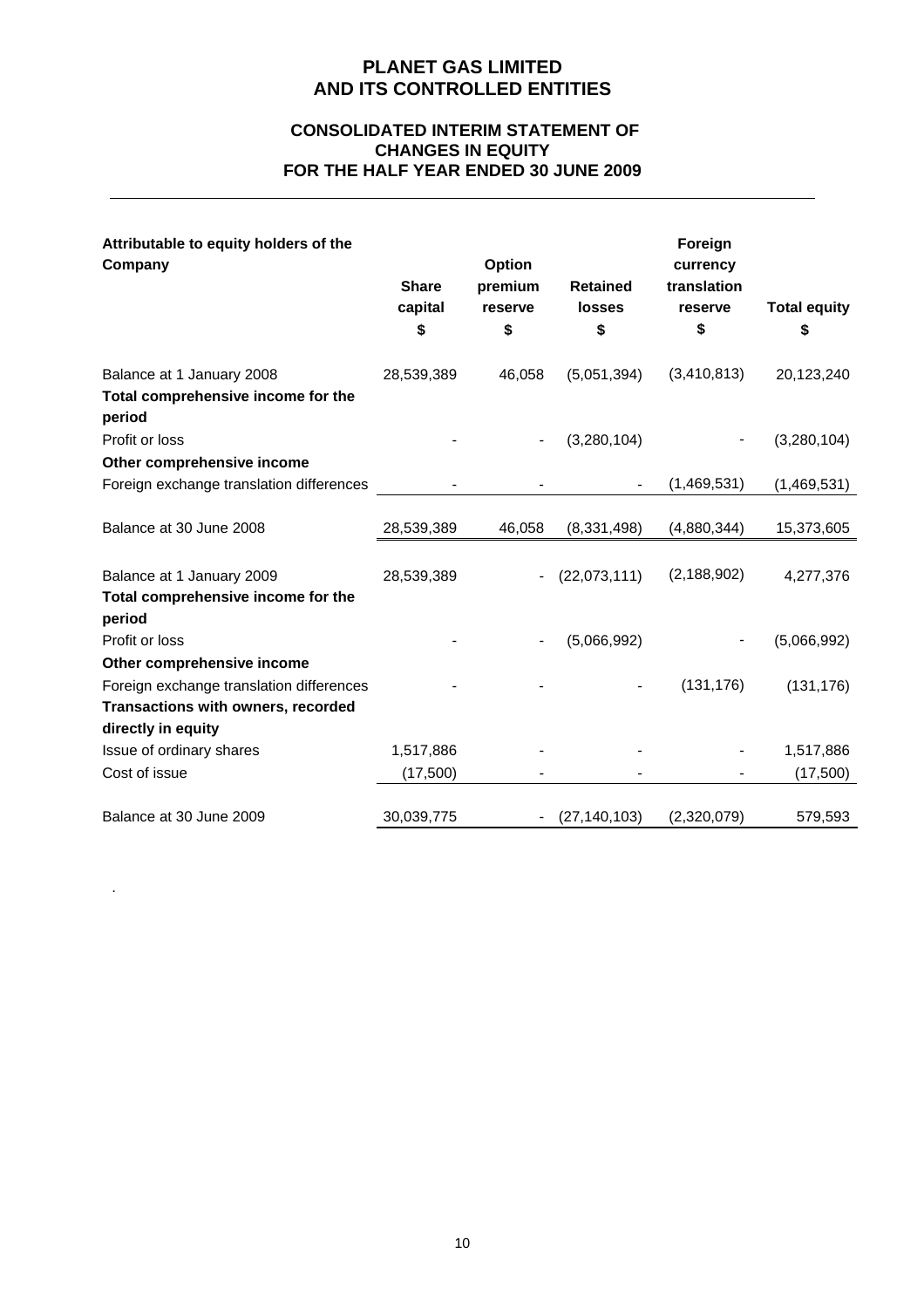### **CONSOLIDATED INTERIM STATEMENT OF FINANCIAL POSITION AS AT 30 JUNE 2009**

|                                                                                                                                 |                            | <b>Consolidated</b>                         |                                                |  |
|---------------------------------------------------------------------------------------------------------------------------------|----------------------------|---------------------------------------------|------------------------------------------------|--|
|                                                                                                                                 | <b>Notes</b>               | 30 June<br>2009<br>\$                       | 31 December<br>2008<br>\$                      |  |
| <b>Current assets</b><br>Cash and cash equivalents<br>Trade and other receivables                                               |                            | 1,118,149<br>47,816                         | 31,971<br>73,879                               |  |
| <b>Total current assets</b>                                                                                                     |                            | 1,165,965                                   | 105,850                                        |  |
| <b>Non-current assets</b><br>Property, plant and equipment<br>Investments<br>Investments in equity accounted investees<br>Other | $\boldsymbol{7}$<br>8<br>9 | 6,752<br>1,250,000<br>969,316<br>314,188    | 4,087,585<br>1,500,000<br>1,107,656<br>293,507 |  |
| <b>Total non-current assets</b>                                                                                                 |                            | 2,540,256                                   | 6,988,748                                      |  |
| <b>Total assets</b>                                                                                                             |                            | 3,706,221                                   | 7,094,598                                      |  |
| <b>Current liabilities</b><br>Trade and other payables<br>Borrowings<br><b>Total current liabilities</b>                        | 10                         | 1,411,912<br>1,598,461<br>3,010,373         | 1,439,329<br>1,248,737<br>2,688,066            |  |
| <b>Non-current liabilities</b><br>Provisions                                                                                    |                            | 116,255                                     | 129,156                                        |  |
| <b>Total non-current liabilities</b>                                                                                            |                            | 116,255                                     | 129,156                                        |  |
| <b>Total liabilities</b>                                                                                                        |                            | 3,126,628                                   | 2,817,222                                      |  |
| <b>Net assets</b>                                                                                                               |                            | 579,593                                     | 4,277,379                                      |  |
| <b>Equity</b><br>Issued capital<br><b>Accumulated losses</b><br>Foreign currency translation reserve                            | 11                         | 30,039,775<br>(27, 140, 103)<br>(2,320,079) | 28,539,389<br>(22,073,111)<br>(2, 188, 902)    |  |
| <b>Total equity</b>                                                                                                             |                            | 579,593                                     | 4,277,376                                      |  |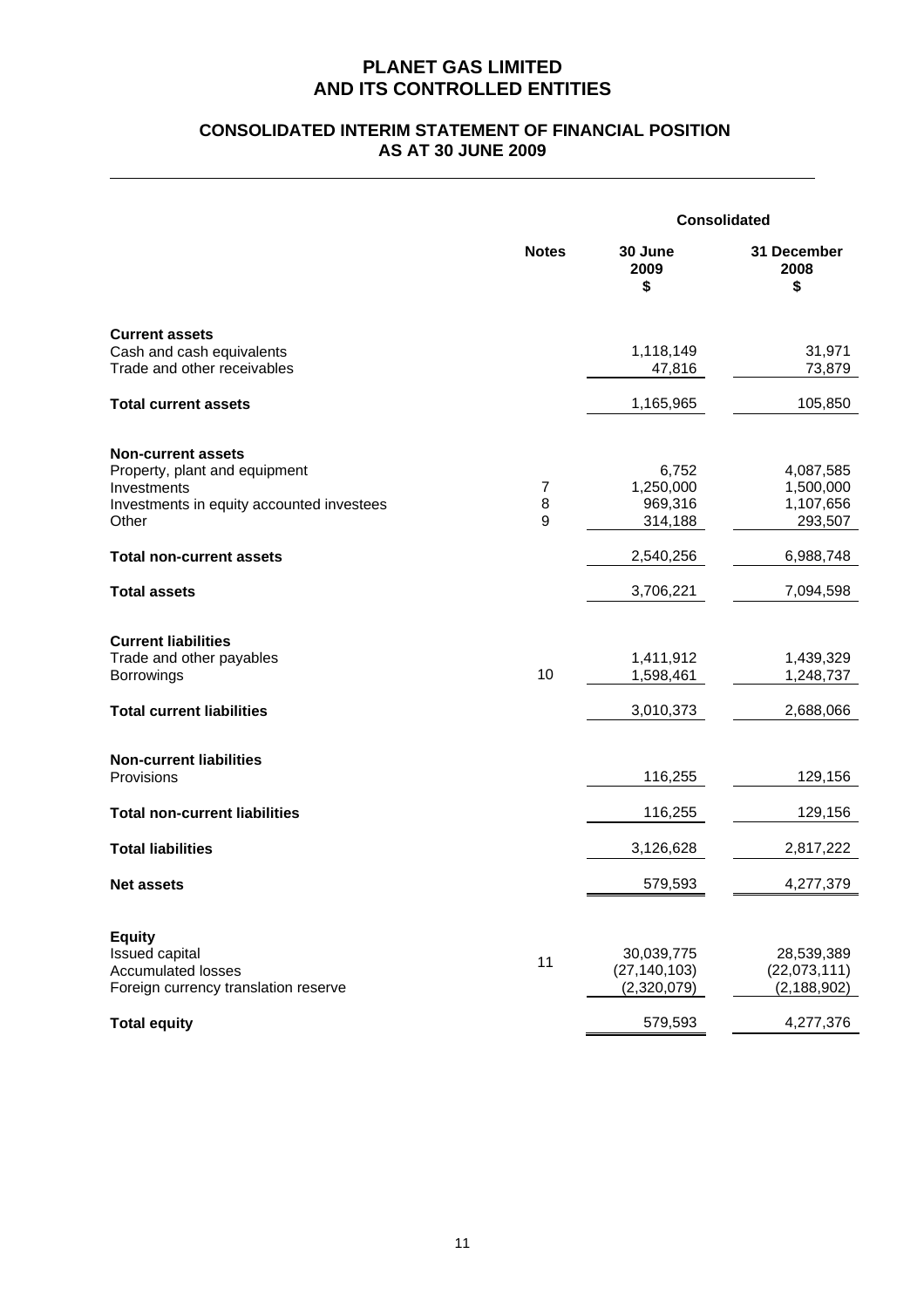### **CONSOLIDATED INTERIM STATEMENT OF CASH FLOWS FOR THE HALF YEAR ENDED 30 JUNE 2009**

|                                                                                                                                                                                                                                                               | <b>Consolidated</b>                                     |                                                           |
|---------------------------------------------------------------------------------------------------------------------------------------------------------------------------------------------------------------------------------------------------------------|---------------------------------------------------------|-----------------------------------------------------------|
|                                                                                                                                                                                                                                                               | <b>Six Months</b><br><b>Ended</b><br>30 June 2009<br>\$ | <b>Six Months</b><br><b>Ended</b><br>30 June 2008<br>\$   |
| Cash flows from operating activities                                                                                                                                                                                                                          |                                                         |                                                           |
| Cash receipts from customers<br>Cash paid to suppliers<br>Payments for production                                                                                                                                                                             | 117,517<br>(169, 834)<br>(329, 028)                     | 174,029<br>(42, 278)<br>(316, 555)                        |
| Cash applied to operations                                                                                                                                                                                                                                    | (381, 345)                                              | (184, 804)                                                |
| Interest received                                                                                                                                                                                                                                             | 4,546                                                   | 1,226                                                     |
| Net cash from operating activities                                                                                                                                                                                                                            | (376, 799)                                              | (183, 578)                                                |
| Cash flows from investing activities                                                                                                                                                                                                                          |                                                         |                                                           |
| Payments for exploration and evaluation expenditure<br>Cash on disposal of subsidiary<br>Payments for development expenditure<br>Receipts from/(payments for) equity investments<br>Payments for other assets - deposit<br>Net cash from investing activities | (356, 450)<br>19,447<br>(50,000)<br>(387,003)           | (37, 198)<br>(281)<br>(349, 443)<br>(9,350)<br>(396, 272) |
| Cash flows from financing activities                                                                                                                                                                                                                          |                                                         |                                                           |
| Proceeds from issue of shares<br>Costs of share issue<br>Interest paid<br>Proceeds from borrowings                                                                                                                                                            | 1,517,886<br>(17,500)<br>(40)<br>350,000                | (267)<br>510,000                                          |
| Net cash from financing activities                                                                                                                                                                                                                            | 1,850,346                                               | 509,733                                                   |
| Net increase/(decrease) in cash and cash equivalents                                                                                                                                                                                                          | 1,086,544                                               | (70, 117)                                                 |
| Cash and cash equivalents at the beginning of the financial period                                                                                                                                                                                            | 31,971                                                  | 84,485                                                    |
| Effect of exchange rate fluctuations on cash held                                                                                                                                                                                                             | (366)                                                   | (1,761)                                                   |
| Cash and cash equivalents at the end of the financial period                                                                                                                                                                                                  | 1,118,149                                               | 12,607                                                    |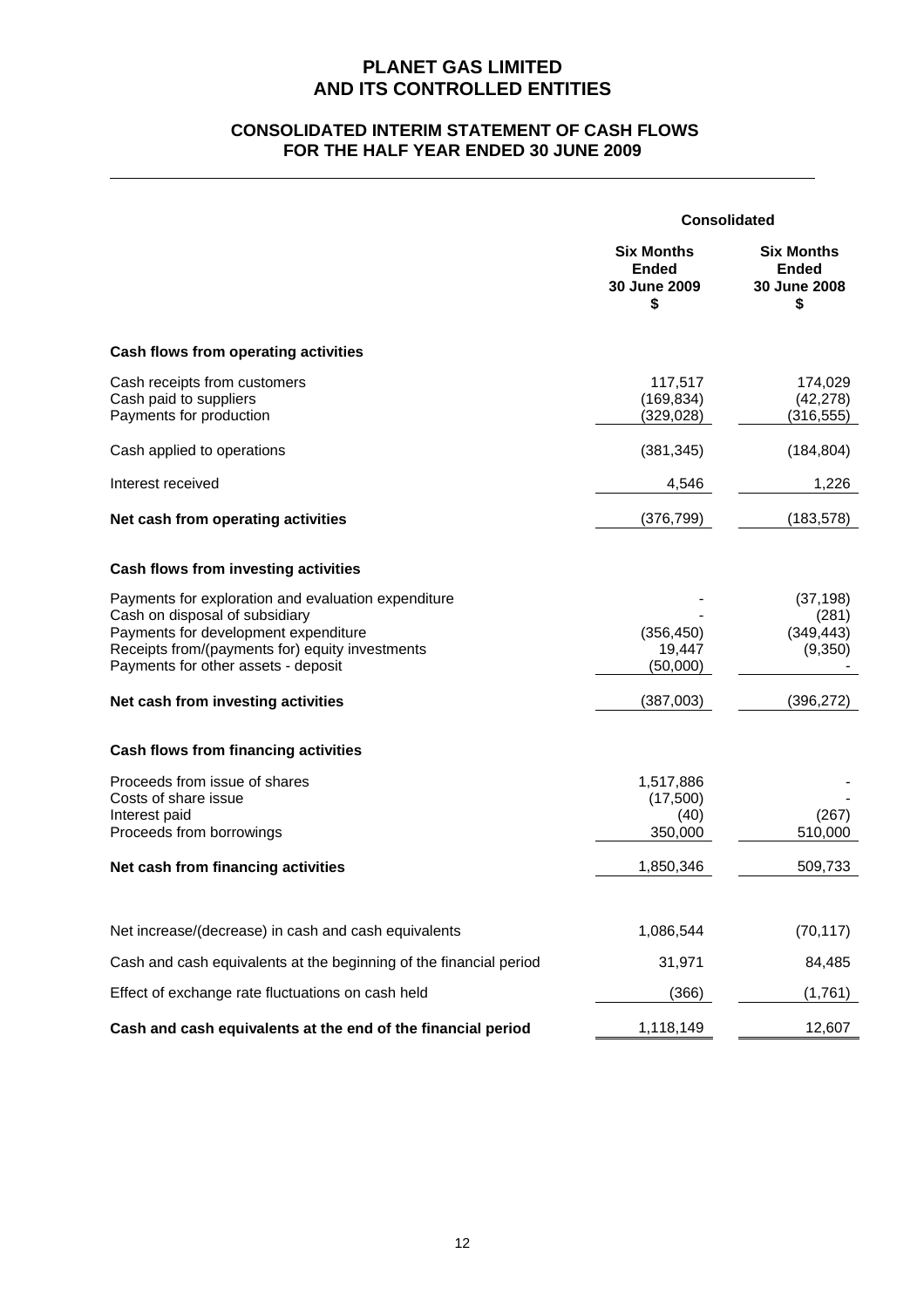### **NOTES TO THE CONSOLIDATED INTERIM FINANCIAL STATEMENTS FOR THE HALF YEAR ENDED 30 JUNE 2009**

#### **NOTE 1 - REPORTING ENTITY**

Planet Gas Limited (the 'Company') is a company domiciled in Australia. The consolidated interim financial report of the Company as at and for the half year ended 30 June 2009 comprises the Company and its subsidiaries (together referred to as the 'Group') and the Group's interest in associates.

The consolidated annual financial report of the Group as at and for the year ended 31 December 2008 is available upon request from the Company's registered office at Level 2, 66 Hunter Street, Sydney, NSW, 2000 or at www.planetgas.com.

#### **(a) Going Concern**

The financial report has been prepared on a going concern basis which contemplates the realisation of assets and settlement of liabilities in the ordinary course of business.

The Company and Group have incurred significant losses in the half year to 30 June 2009 and in prior periods. At 30 June 2009 the Group has \$1,118,149 in cash, \$3,126,628 in liabilities and accumulated losses of \$27,140,103. As detailed in Note 10 the Group has previously received loan funding from a director. The ongoing availability of this funding source is uncertain. These conditions give rise to a material uncertainty that may cast significant doubt upon the Company's and the Group's ability to continue as a going concern.

The ongoing operation of the Company and the Group is dependent upon the Company raising additional funding from shareholders and/or other parties sufficient to allow the Company and the Group to continue to pay all debts when they become due and payable and to continue to operate without the need to wind up operations.

In the event that the Company and the Group do not obtain additional funding and/or achieve cash flow positive trading operations, they will be unable to continue their operations as a going concern and therefore the Company and the Group may not be able to realise their assets and extinguish their liabilities in the ordinary course of operations and at the amounts stated in the financial statements.

It should be noted that, as set out in Note 14 shareholders on 20 August 2009 voted to approve a range of ordinary resolutions including the issue of 44,718,390 fully paid ordinary shares in the Company to retire outstanding liabilities of \$2,235,920.

### **NOTE 2 - STATEMENT OF COMPLIANCE**

The consolidated interim financial report is a general purpose financial report which has been prepared in accordance with AASB 134 *Interim Financial Reporting* and the Corporations Act 2001.

The consolidated interim financial report does not include all of the information required for a full annual financial report, and should be read in conjunction with the consolidated annual financial report of the Group as at and for the year ended 31 December 2008.

This consolidated interim financial report was approved by the Board of Directors on 26 August 2009.

### **NOTE 3 - SIGNIFICANT ACCOUNTING POLICIES**

Except as described below, the accounting policies applied by the Group in this consolidated interim financial report are the same as those applied by the Group in its consolidated financial report as at and for the year ended 31 December 2008.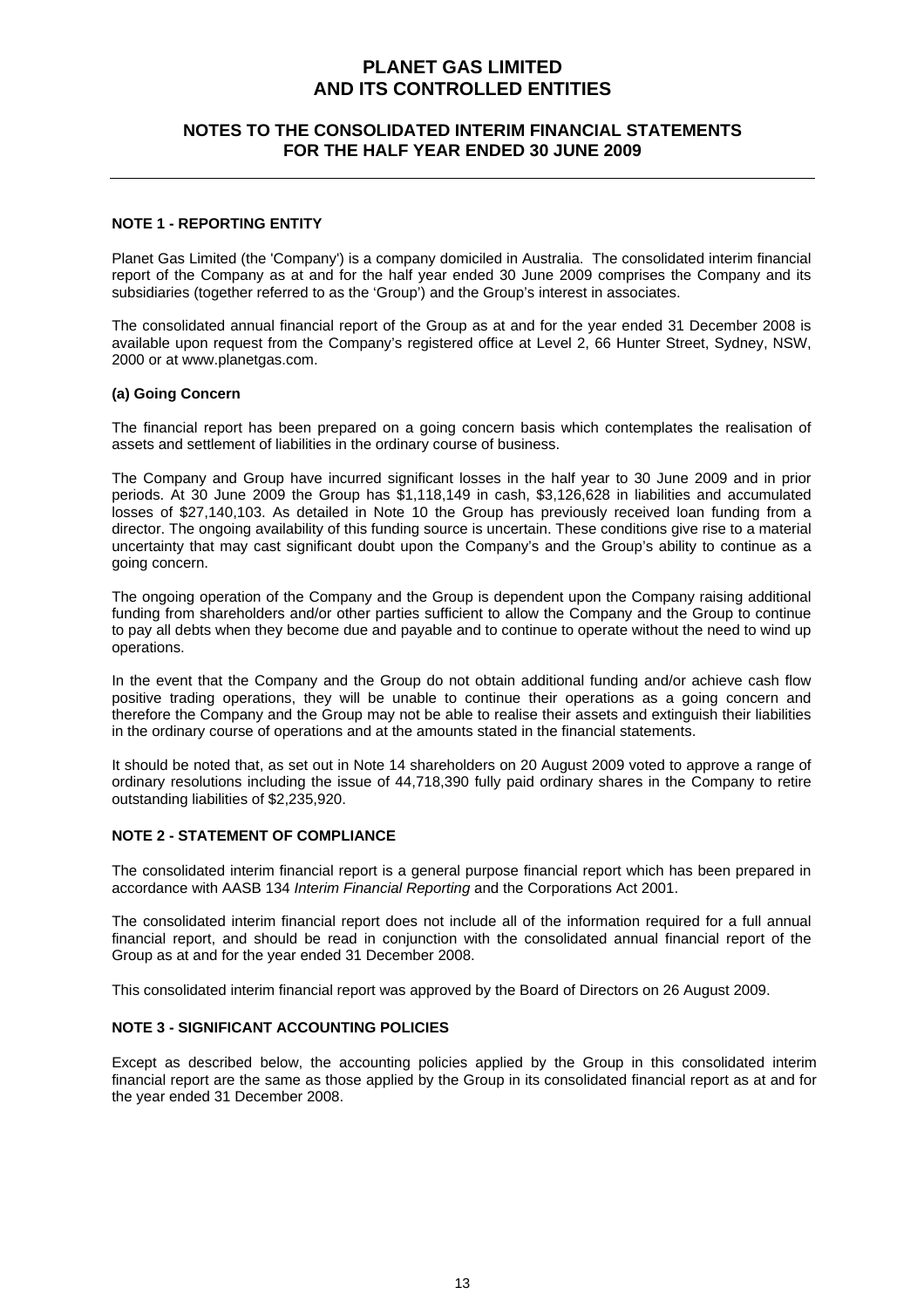### **NOTES TO THE CONSOLIDATED INTERIM FINANCIAL STATEMENTS FOR THE HALF YEAR ENDED 30 JUNE 2009**

#### **Determination and presentation of operating segments**

As of 1 January 2009 the Group determines and presents operating segments based on the information that internally is provided to the CEO, who is the Group's chief operating decision maker. This change in accounting policy is due to the adoption of AASB 8 *Operating Segments*. Previously operating segments were determined and presented in accordance with AASB 114 *Segment Reporting*. The new accounting policy in respect of segment operating disclosures is presented as follows.

Comparative segment information has been re-presented in conformity with the transitional requirements of AASB 8. Since the change in accounting policy only impacts presentation and disclosure aspects, there is no impact on earnings per share.

An operating segment is a component if the Group that engages in business activities from which it may earn revenue and incur expenses, including revenues and expenses that relate to transactions with any of the Group's other components. An operating segment's operating results are reviewed regularly by the CEO to make decisions about resources to be allocated to the segment and assess its performance, and for which discrete financial information is available.

Segment results that are reported to the CEO include items directly attributable to a segment as well as those that can be allocated on a reasonable basis.

#### **Presentation of financial statements**

The Group applies revised AASB 101 *Presentation of Financial Statements* (2007), which became effective as of 1 January 2009. As a result, the Group presents in the consolidated statement of changes in equity all owner changes in equity, whereas all non-owner changes in equity are presented in the consolidated statement of comprehensive income. This presentation has been applied in these condensed interim financial statements as of and for the six months period ended on 30 June 2009.

Comparative information has been re-presented so that it also is in conformity with the revised standard. Since the change in accounting policy only impacts presentation aspects, there is no impact on earnings per share.

### **Accounting for borrowing costs**

In respect of borrowing costs relating to qualifying assets for which the commencement date for capitalisation is on or after 1 January 2009, the Group capitalises borrowing costs that are directly attributable to the acquisition, construction or production of a qualifying asset as part of the cost of that asset. Previously the Group immediately recognised all borrowing costs as an expense. This change in accounting policy was due to the prospective adoption of AASB 123 *Borrowing Costs* (2007) in accordance with the transitional provisions of such standard; comparative figures have not been restated. The change in accounting policy had no material impact on assets, profit or earnings per share in the interim period ended 30 June 2009.

#### **NOTE 4 - ESTIMATES**

The preparation of the interim financial report requires management to make judgements, estimates and assumptions that affect the application of accounting policies and the reported amounts of assets and liabilities, income and expense. Actual results may differ from these estimates.

Except as described below, in preparing this consolidated interim financial report, the significant judgements made by management in applying the Group's accounting policies and the key sources of estimation uncertainty were the same as those that applied to the consolidated financial report as at and for the year ended 31 December 2008.

During the six months ended 30 June 2009 management reassessed its estimates in respect of:

the recoverable amount of production and development assets.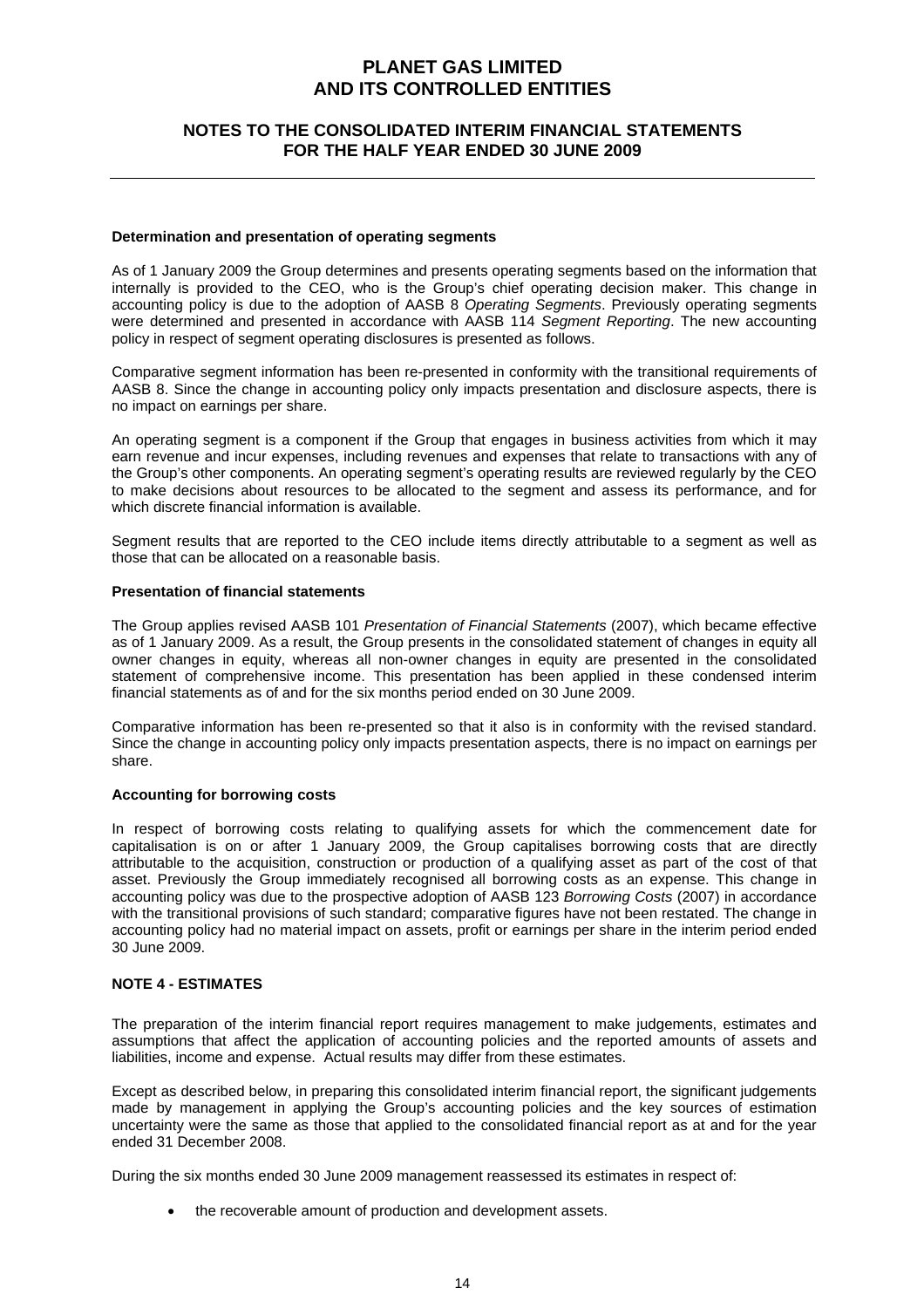### **NOTES TO THE CONSOLIDATED INTERIM FINANCIAL STATEMENTS FOR THE HALF YEAR ENDED 30 JUNE 2009**

|                                                 |                       | <b>Consolidated</b>   |  |
|-------------------------------------------------|-----------------------|-----------------------|--|
|                                                 | 30 June<br>2009<br>\$ | 30 June<br>2008<br>\$ |  |
| <b>NOTE 5 - LOSS PER SHARE</b>                  |                       |                       |  |
| Basic loss per share has been calculated using: |                       |                       |  |
| Net loss for the half year                      | 5,066,992             | 3,280,104             |  |
| Weighted average number of ordinary shares      | 203,539,815           | 202,384,903           |  |

There are no dilutive potential ordinary shares.

### **NOTE 6 - WRITE OFF – DEVELOPMENT EXPENDITURE**

Due to inherent uncertainty over the ultimate recovery of development assets at the Esponda project, the Group has in prior periods impaired all development assets in respect of the Esponda project, until such time as there is conclusive evidence the impairment has reversed. During the half year the directors have written off \$227,410 (30 June 2008 - \$0) of additional expenditure on the Esponda project.

Due to inherent uncertainty over the ultimate recovery of development assets at the Oriva projects, the Group has in the current period impaired all development and production assets in respect of the Oriva Federal and Oriva Throne project, until such time as there is conclusive evidence the impairment has reversed. During the half year the directors have written-off all capitalised expenditure on the Oriva Federal project, an amount of \$1,522,242 (30 June 2008 - \$0) and the Oriva Throne project, an amount of \$2,367,100 (30 June 2008 - \$0).

|                                         |                 | <b>Consolidated</b>      |  |
|-----------------------------------------|-----------------|--------------------------|--|
|                                         | 30 June<br>2009 | 31 December<br>2008<br>S |  |
| <b>NOTE 7 - INVESTMENT</b>              |                 |                          |  |
| Investment in Greenpower Energy Limited | 1,250,000       | 1,500,000                |  |

As consideration for the Company's Australian CBM operations the Company received 12,500,000 shares in the initial public offering of Greenpower Energy Limited in March 2008. At 30 June 2009 the director's compared the carrying value of the investment to market value and impaired the investment by \$250,000 (30 June 2008 - \$625,000) the investment given the substantial fall in the value of the shares. This was based on a closing value of 10 cents in Greenpower shares at 30 June 2009 (2008 - The closing value of Greenpower shares was 15 cents at 30 June 2008).

### **NOTE 8 - INVESTMENTS IN EQUITY ACCOUNTED INVESTEES**

Callabonna Uranium Limited **1,107,656** 1,107,656

The Company holds 14,400,000 Callabonna shares. Callabonna's principal business along with its subsidiaries is the exploration and exploitation of exploration licences with uranium potential that Callabonna has been granted. Following the completion of the half year Callabonna shareholders have voted to sell 100% of the issued capital of Callabonna to MKY Resources Limited ('MKY') in return for shares in MKY, pending MKY shareholder approval. In the event that the MKY transaction does not occur, indicators of impairment may arise in relation to the Company's investment in Callabonna.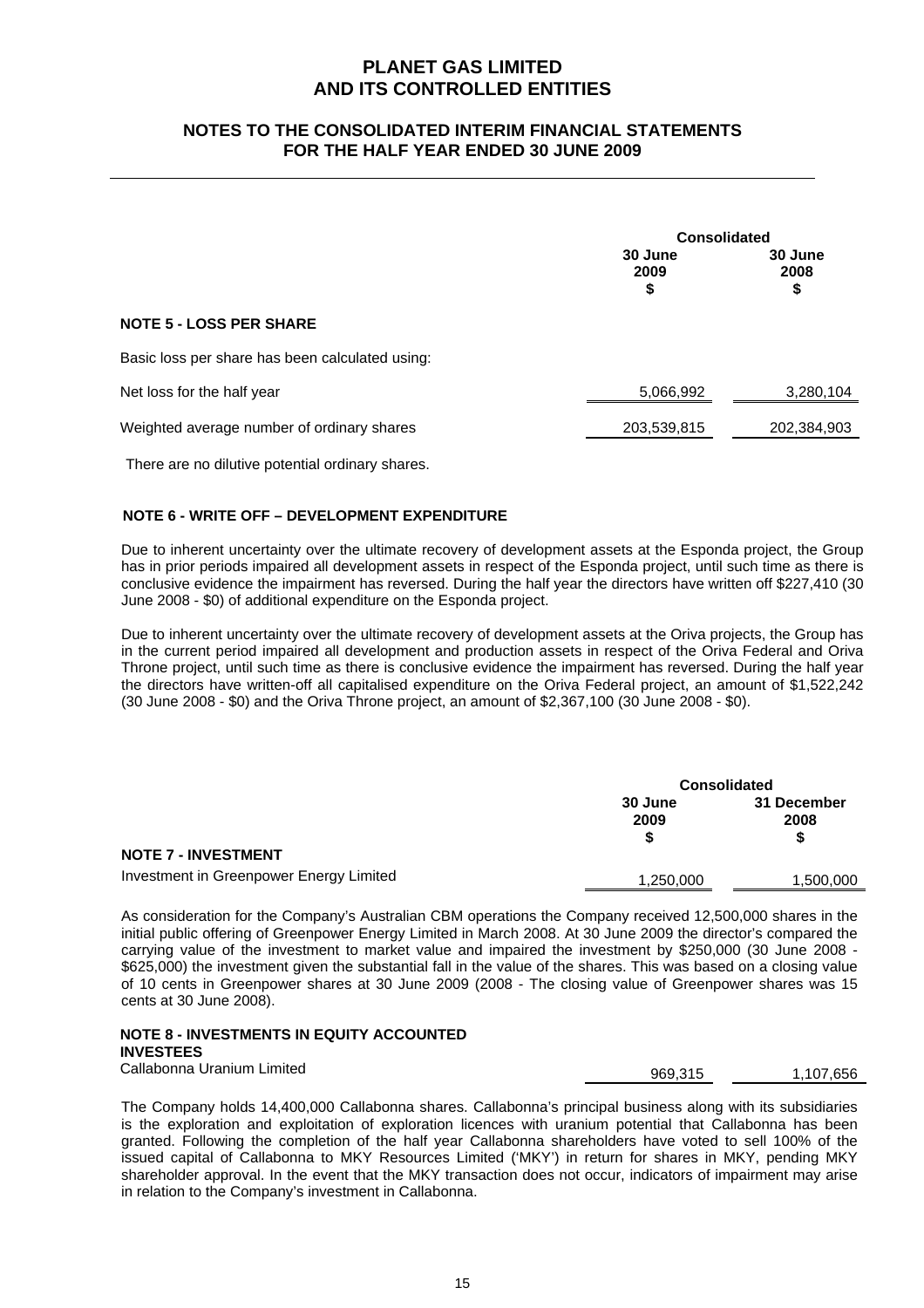### **NOTES TO THE CONSOLIDATED INTERIM FINANCIAL STATEMENTS FOR THE HALF YEAR ENDED 30 JUNE 2009**

|                                          | <b>Consolidated</b> |                     |
|------------------------------------------|---------------------|---------------------|
|                                          | 30 June<br>2009     | 31 December<br>2008 |
|                                          | \$                  | \$                  |
| <b>NOTE 9 - OTHER NON-CURRENT ASSETS</b> |                     |                     |
| Deposit paid                             | 50,000              |                     |
| Security deposits                        | 264,188             | 293,507             |
|                                          | 314,188             | 293,507             |
| <b>NOTE 10 - BORROWINGS</b>              |                     |                     |
| Loan from director                       | 1,448,461           | 1,248,737           |
| Other                                    | 150,000             |                     |
|                                          | 1,598,461           | 1,248,737           |

During the half year Norman A. Seckold, a director, advanced a further \$200,000 to the Company to fund ongoing working capital requirements, taking the balance of the loan to \$1,448,461. The loan is interest free. On 20 August 2009 shareholders resolved to repay the loan via the issue of 28,969,210 shares in the Company.

The equity placement conducted by the Company during the half year was over-subscribed by \$150,000. Those parties not able to participate in the equity placement have agreed to have the funds advanced remain with the Company and be put towards any shortfall in the upcoming rights issue described in the Director's Report. If there is no shortfall the monies will be refunded.

|                                                                                                                 | <b>Consolidated</b>   |                           |
|-----------------------------------------------------------------------------------------------------------------|-----------------------|---------------------------|
|                                                                                                                 | 30 June<br>2009<br>\$ | 31 December<br>2008<br>\$ |
| <b>NOTE 11 - ISSUED CAPITAL</b>                                                                                 |                       |                           |
| <b>Fully paid ordinary shares</b><br>232,742,623 (31 December 2008 - 202,384,903) fully<br>paid ordinary shares | 30,039,775            | 28,539,389                |

Fully paid ordinary shares carry one vote per share and carry the right to dividends.

During the half year ended 30 June 2009 the Company issued 30,357,720 fully paid ordinary shares issued at \$0.05 for cash totalling \$1,517,886. There were no amounts unpaid on the shares. Share issue costs totalled \$17,500.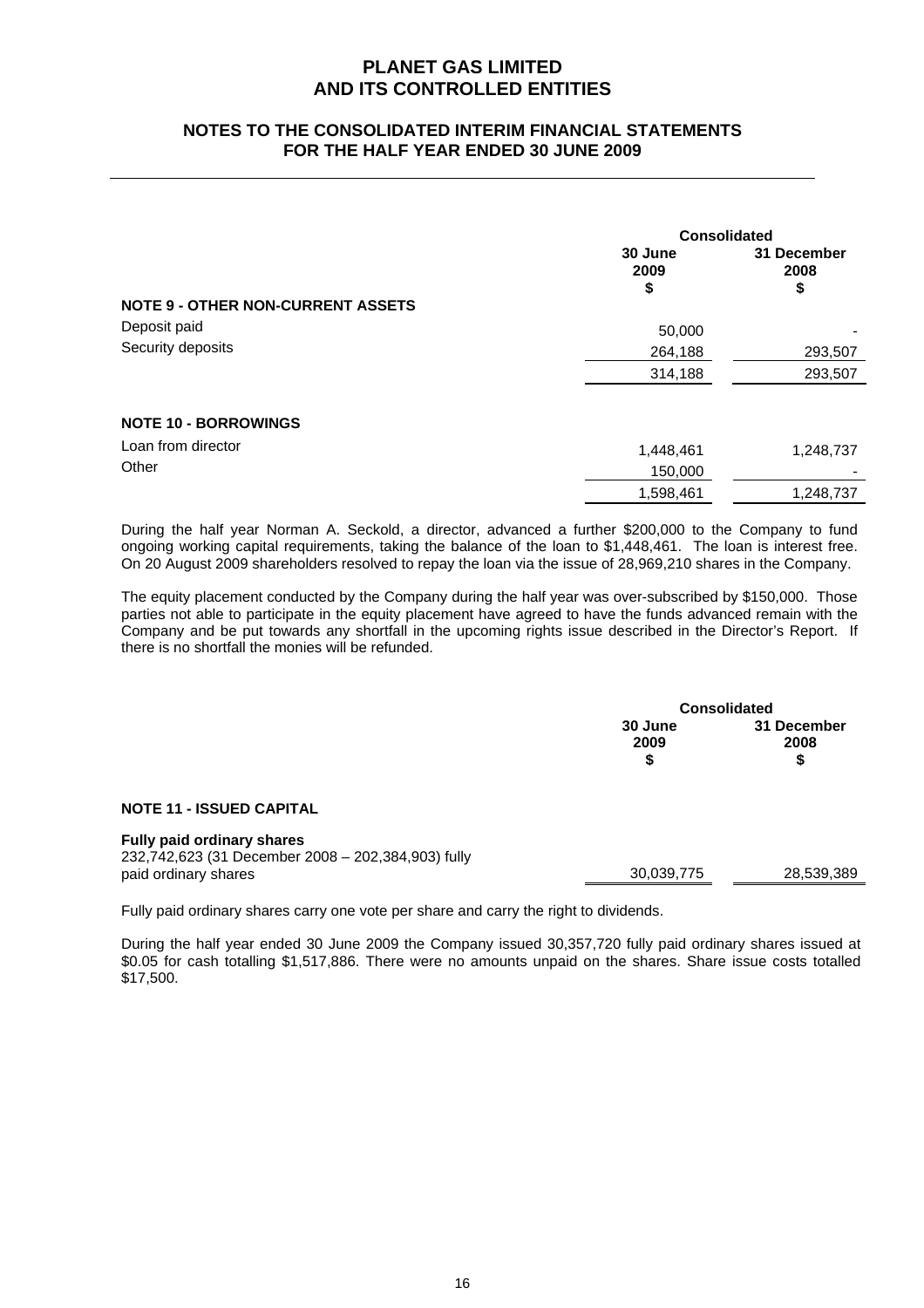### **NOTES TO THE CONSOLIDATED INTERIM FINANCIAL STATEMENTS FOR THE HALF YEAR ENDED 30 JUNE 2009**

### **NOTE 12 - FINANCIAL REPORTING BY SEGMENTS**

The Company has adopted AASB 8 Operating Segments with effect from 1 January 2009. AASB 8 requires operating segments to be identified on the basis of internal reports about components of the Group that are regularly reviewed by the chief operating decision maker in order to allocate resources to the segment and to assess its performance. In contrast, the predecessor Standard (AASB 114 Segment Reporting) required an entity to identify two sets of segments (business or geographical), using a risks and rewards approach, with the Group's system of internal financial reporting to key management personnel serving only as the starting point for the identification of such segments. As a result, following the adoption of AASB 8, the process of identifying the Group's reportable segments has changed.

The Group has one reportable segment, as described below, which is the Group's strategic business unit.

• *Oil and gas*. Includes both coal bed methane and conventional oil and gas.

| Oil and Gas   | <b>Unallocated</b> | <b>Consolidated</b><br><b>Total</b> |
|---------------|--------------------|-------------------------------------|
| \$            | \$                 | \$                                  |
|               |                    |                                     |
|               |                    |                                     |
| 88,691        |                    | 88,691                              |
| 88,691        | $\blacksquare$     | 88,691                              |
|               |                    | 4,546                               |
|               |                    | 93,237                              |
| (4,657,124)   | (384, 210)         | (5,041,334)                         |
|               |                    |                                     |
| (4, 568, 433) | (384, 210)         | (4,952,643)                         |
|               |                    | 4,546                               |
|               |                    | (118, 894)                          |
|               |                    | (5,066,991)                         |
|               |                    |                                     |
|               |                    | 3,706,221                           |
|               |                    |                                     |
|               |                    |                                     |
| 663,843       | 2,462,785          | 3,126,628                           |
|               | 25,847             | 3,680,374                           |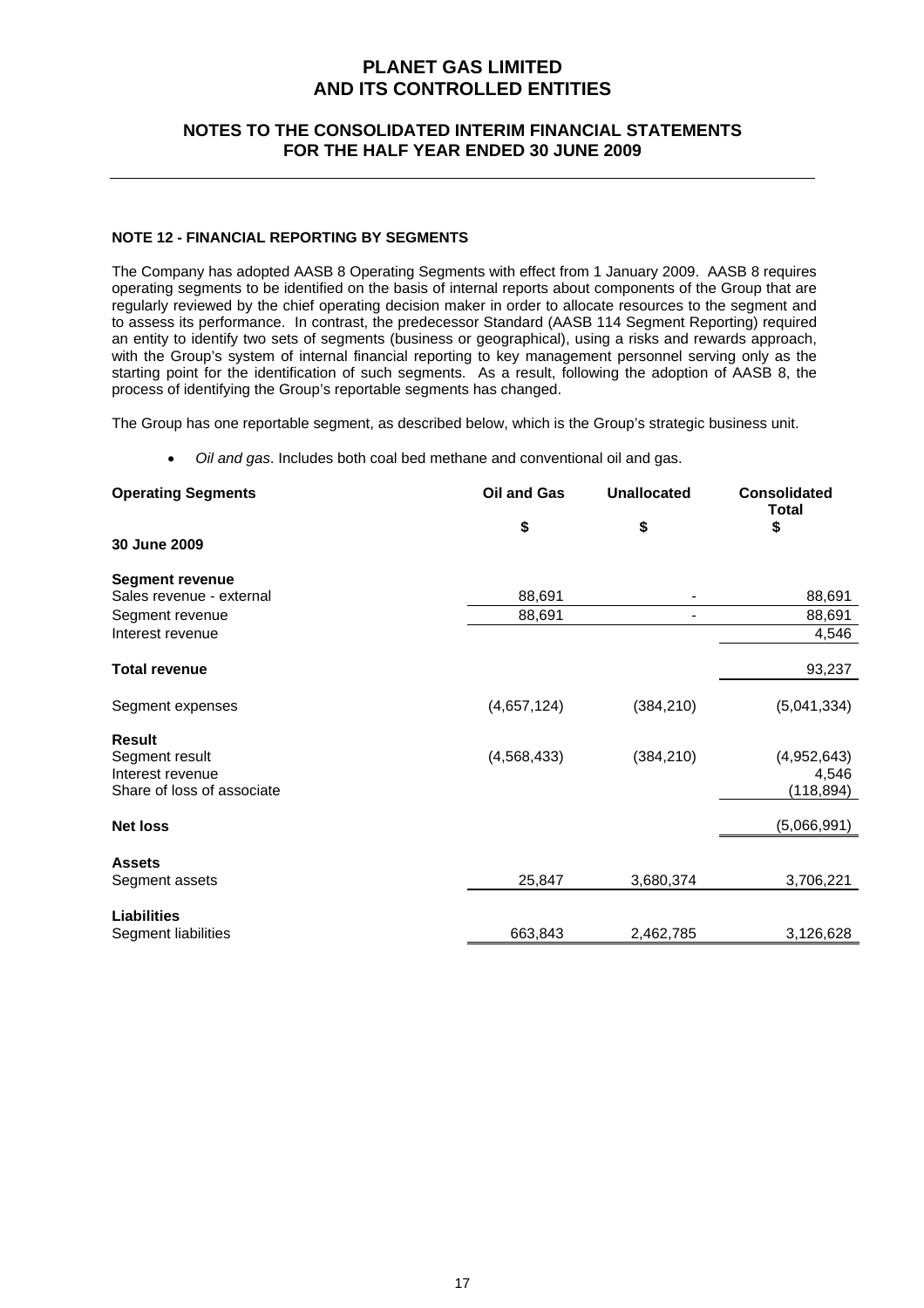### **NOTES TO THE CONSOLIDATED INTERIM FINANCIAL STATEMENTS FOR THE HALF YEAR ENDED 30 JUNE 2009**

| <b>Operating Segments</b><br>30 June 2008                                                 | Oil and Gas<br>\$  | <b>Unallocated</b><br>\$ | <b>Consolidated</b><br>Total<br>\$ |
|-------------------------------------------------------------------------------------------|--------------------|--------------------------|------------------------------------|
| <b>Segment revenue</b><br>Sales revenue - external<br>Segment revenue<br>Interest revenue | 256,783<br>256,783 | $\blacksquare$           | 256,783<br>256,783<br>1,225        |
| <b>Total revenue</b>                                                                      |                    |                          | 258,008                            |
| Segment expenses                                                                          | (3, 176, 689)      | (409, 124)               | (3,585,813)                        |
| <b>Result</b><br>Segment result<br>Interest revenue<br>Share of profit of associate       | (2,919,905)        | (409, 124)               | (3,329,029)<br>1,225<br>47,700     |
| <b>Net loss</b>                                                                           |                    |                          | (3,280,104)                        |
| <b>Assets</b><br>Segment assets                                                           | 15,483,821         | 3,140,255                | 18,624,076                         |
| <b>Liabilities</b><br>Segment liabilities                                                 | 2,190,320          | 1,141,151                | 3,250,471                          |

### **NOTE 13 - CONTROLLED ENTITIES**

*Parent Entity* 

Planet Gas Limited, a listed public company, incorporated in Australia.

*Wholly-Owned Controlled Entities* 

Pauper's Dream Company, incorporated in the United States of America. Planet Gas Properties LLC, incorporated in the United States of America. Planet Gas Resources LLC, incorporated in the United States of America.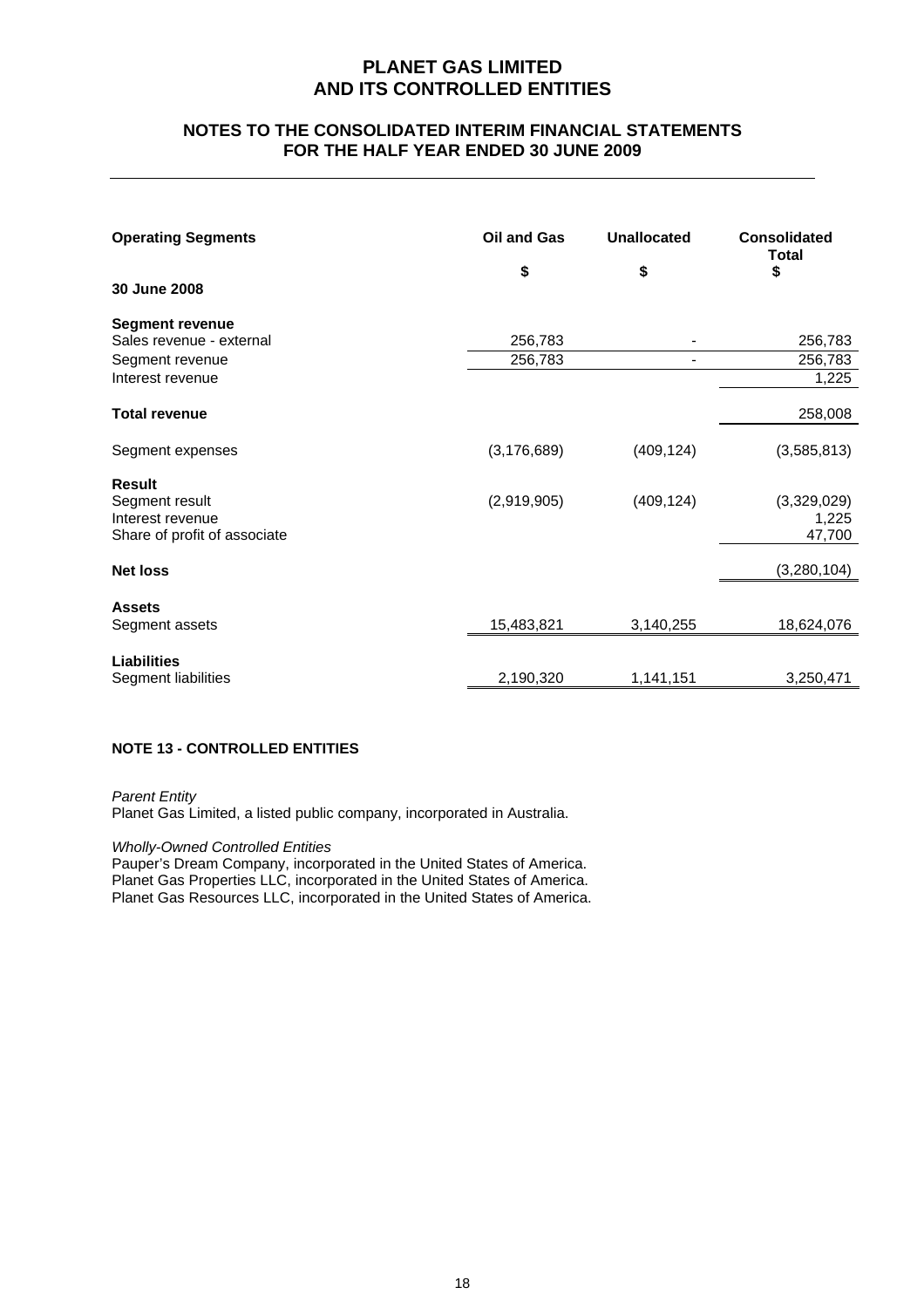### **NOTES TO THE CONSOLIDATED INTERIM FINANCIAL STATEMENTS FOR THE HALF YEAR ENDED 30 JUNE 2009**

#### **NOTE 14 - SUBSEQUENT EVENTS**

At the Company's General Meeting on 20 August 2009 shareholders resolved to approve the following ordinary resolutions:

- ratification of the issue of 30,357,720 fully paid ordinary shares in the Company on 4 June 2009 at \$0.05 per share.
- the issue of 39,000,000 fully paid ordinary shares in the Company and payment of \$1,350,000 for the acquisition of Gradient Energy.
- the issue of 44,718,390 fully paid ordinary shares in the Company at \$0.05 per share to retire outstanding liabilities of \$2,235,920.
- the adoption of the Planet Gas Executive Option Plan as described below.
- the grant of 60,000,000 options to directors, each to convert to one fully paid ordinary share on exercise at any time to 20 August 2014 by the payment of 13.2 cents.

The Planet Gas Executive Option Plan ('Plan') has been established to exclude issues of securities to eligible employees under the Plan from the limit in ASX Listing Rule 7.1 on issuing securities. The options which may be granted under the Plan will form part of eligible directors' and employees' remuneration packages and are intended to provide an incentive to those eligible directors and employees and to recognise their contribution to the Company's success. The directors consider that the incentive represented by these options is a cost effective and efficient incentive offered by the Company when compared with alternative forms of incentive such as cash bonuses or increased remuneration.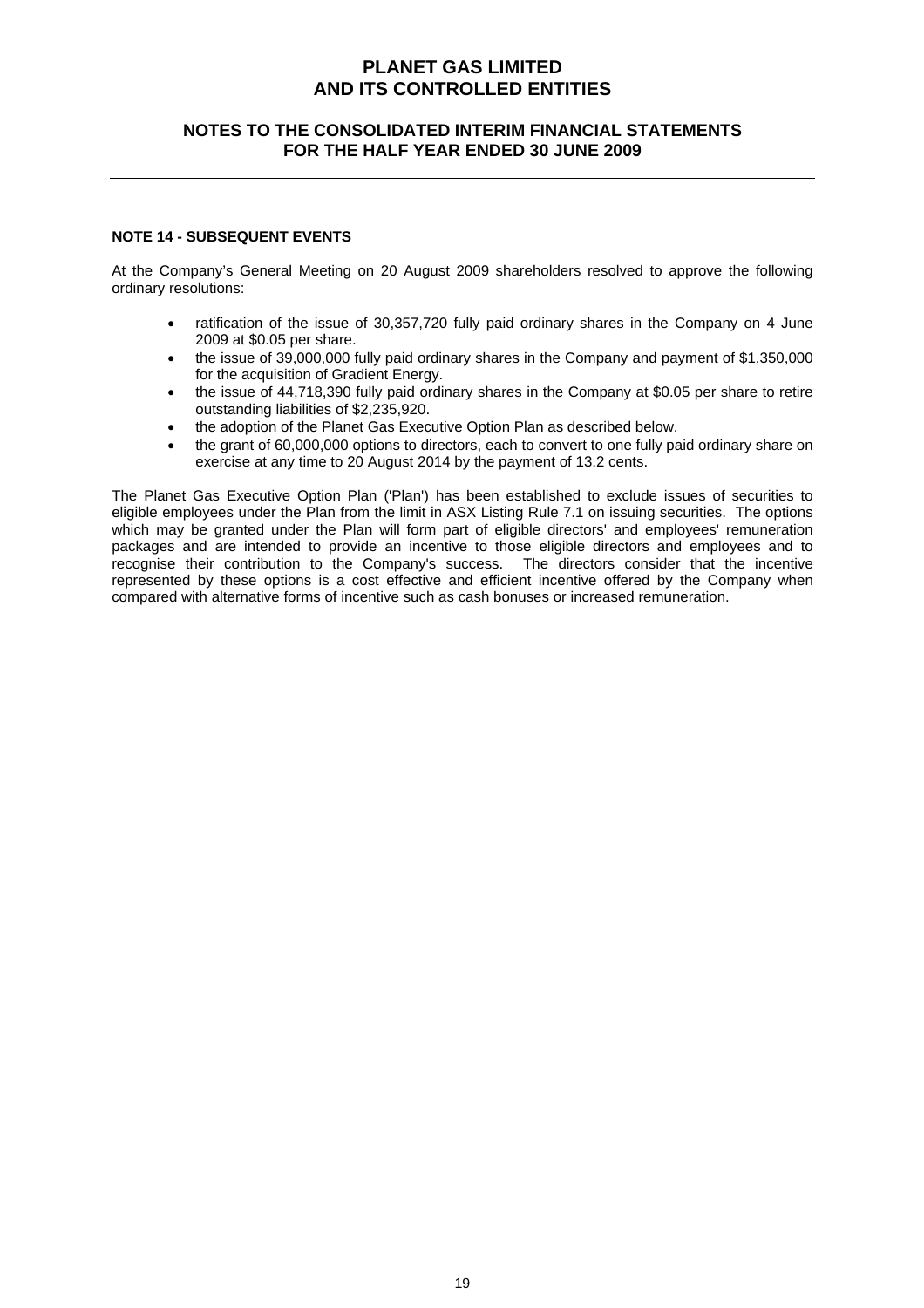### **DIRECTORS' DECLARATION**

In the opinion of the directors of Planet Gas Limited:

- (a) the financial statements and notes set out on pages 9 to 19, are in accordance with the Corporations Act 2001, including:
	- (i) giving a true and fair view of the Group's financial position as at 30 June 2009 and of its performance for the six month period ended on that date; and
	- (ii) complying with Australian Accounting Standards AASB 134 *Interim Financial Reporting* and the Corporations Regulations 2001; and
- (b) there are reasonable grounds to believe that the Company will be able to pay its debts as and when they become due and payable.

Signed at Sydney this 26th day of August 2009 in accordance with a resolution of the Board of Directors:

**Director Director** 

**Norman A. Seckold Peter J. Nightingale**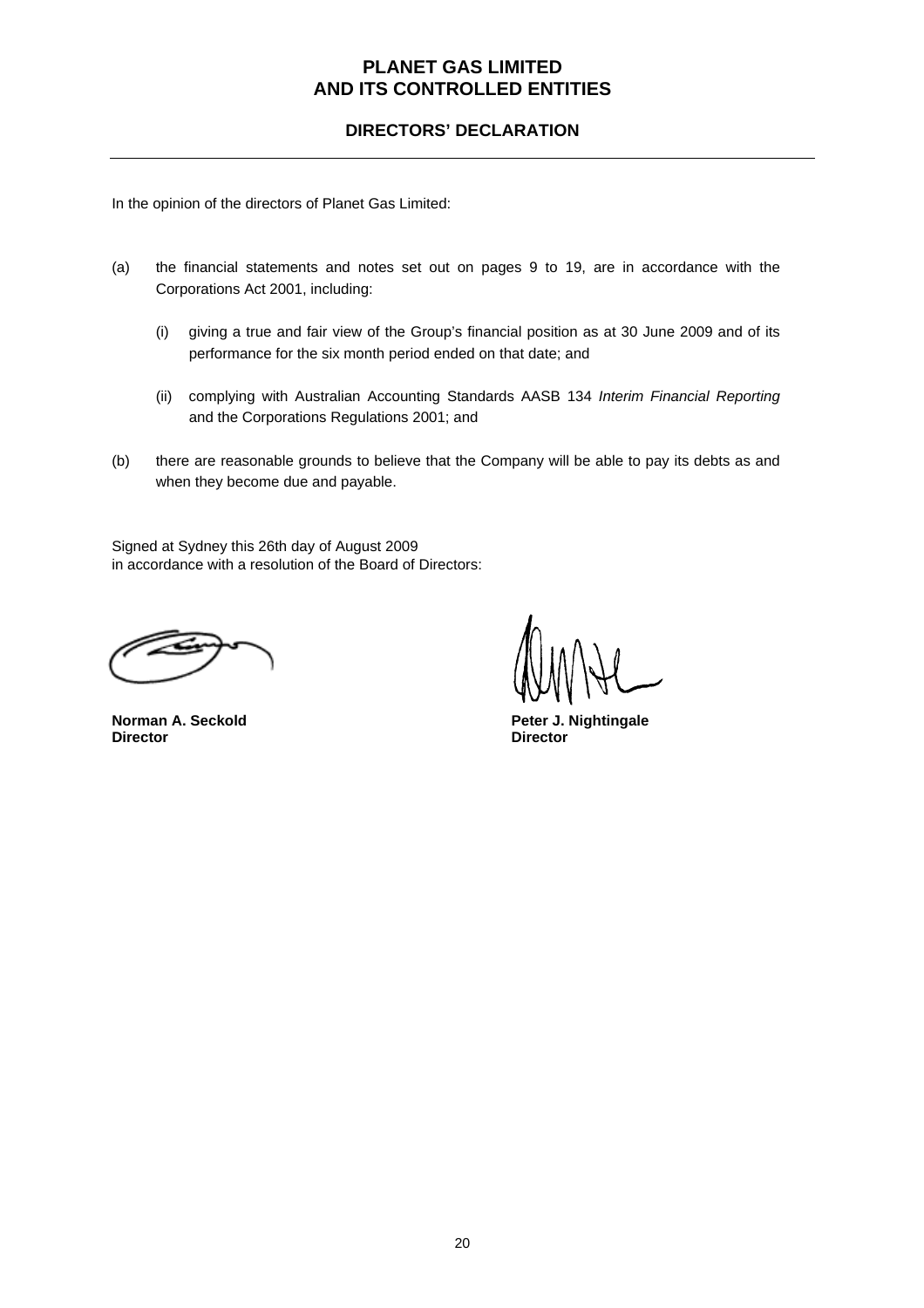

#### **Independent auditor's review report to the members of Planet Gas Limited**

We have reviewed the accompanying interim financial report of Planet Gas Limited, which comprises the consolidated interim statement of financial position as at 30 June 2009, statement of comprehensive income, statement of changes in equity and cash flow statement for the half year ended on that date, a description of significant accounting policies and other selected explanatory notes 1 to 14, and the directors' declaration of the Group comprising the Company and the entities it controlled at the half years end or from time to time during the half year.

#### *Directors' responsibility for the financial report*

The directors of the company are responsible for the preparation and fair presentation of the interim financial report in accordance with Australian Accounting Standard AASB 134 *Interim Financial Reporting* and the Corporations Act 2001. This responsibility includes designing, implementing and maintaining internal control relevant to the preparation and fair presentation of the interim financial report that is free from material misstatement, whether due to fraud or error; selecting and applying appropriate accounting policies; and making accounting estimates that are reasonable in the circumstances.

#### *Auditor's Responsibility*

Our responsibility is to express a conclusion on the interim financial report based on our review. We conducted our review in accordance with Auditing Standard on Review Engagements ASRE 2410 *Review of an Interim Financial Report Performed by the Independent Auditor of the Entity*, in order to state whether, on the basis of the procedures described, we have become aware of any matter that makes us believe that the interim financial report is not in accordance with the Corporations Act 2001 including: giving a true and fair view of the Group's financial position as at 30 June 2009 and its performance for the half year ended on that date; and complying with Australian Accounting Standard AASB 134 *Interim Financial Reporting* and the Corporations Regulations 2001. As auditor of Planet Gas Limited, ASRE 2410 requires that we comply with the ethical requirements relevant to the audit of the annual financial report.

A review of an interim financial report consists of making enquiries, primarily of persons responsible for financial and accounting matters, and applying analytical and other review procedures. A review is substantially less in scope than an audit conducted in accordance with Australian Auditing Standards and consequently does not enable us to obtain assurance that we would become aware of all significant matters that might be identified in an audit. Accordingly, we do not express an audit opinion.

#### *Independence*

In conducting our review, we have complied with the independence requirements of the Corporation Act 2001.

### *Conclusion*

Based on our review, which is not an audit, we have not become aware of any matter that makes us believe that the interim financial report of Planet Gas Limited is not in accordance with the Corporations Act 2001, including:

- a) giving a true and fair view of the Group's financial position as at 30 June 2009 and of its performance for the half year ended on that date; and
- b) complying with Australian Accounting Standard AASB 134 *Interim Financial Reporting* and the Corporations Regulations 2001.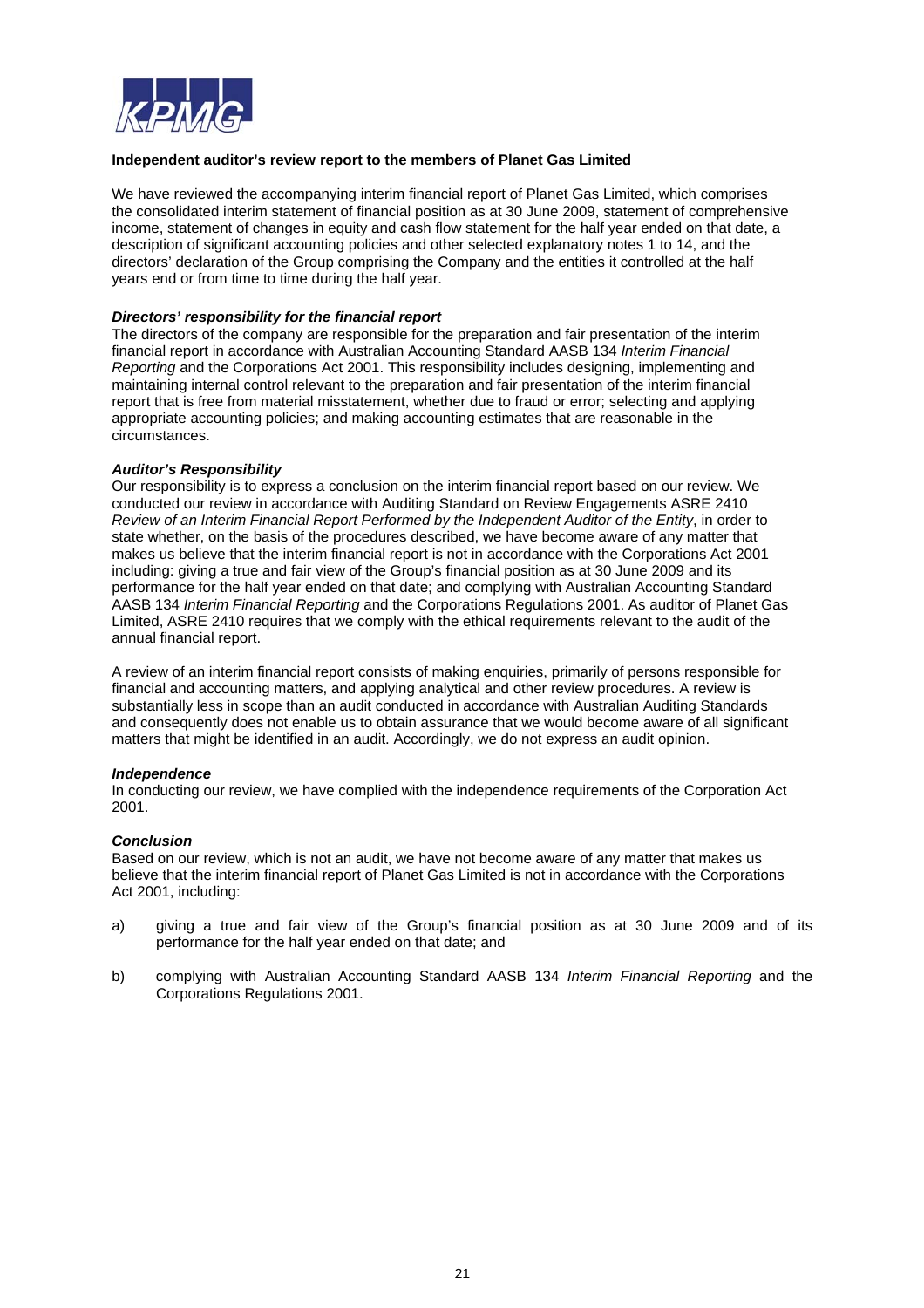#### **Independent auditor's review report to the members of Planet Gas Limited (con't)**

#### *Material uncertainty regarding continuation as a going concern*

Without qualification of the above conclusion, we draw attention to Note 1 (a) 'Going Concern' to the financial report which indicates that the ability of the Company and the Group to continue as a going concern is dependent upon raising additional funding from shareholders and/or other parties. This condition, along with other matters as set forth in Note 1 (a) indicate the existence of a material uncertainty which may cast significant doubt about the Company's and the Group's ability to continue as a going concern and therefore, whether they will realise their assets and liabilities in the normal course of business and at the amounts stated in the financial report.

KPMG<br>KPMG<br>*K*ASograf

**S.J. Board Partner** 

26 August 2009